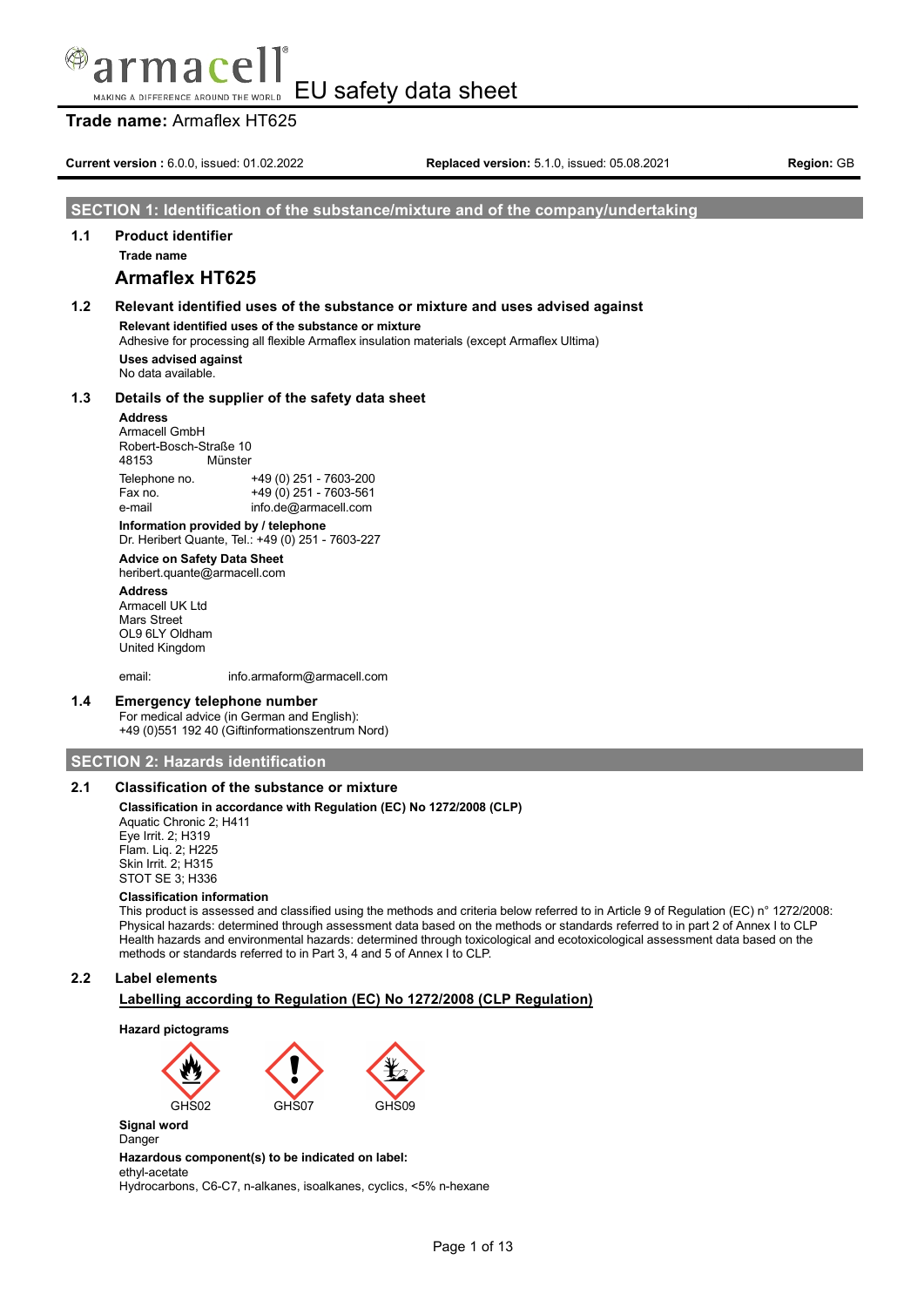

# **Trade name:** Armaflex HT625

# **Current version :** 6.0.0, issued: 01.02.2022 **Replaced version:** 5.1.0, issued: 05.08.2021 **Region:** GB

| butanone<br>Hydrocarbons, C6, isoalkanes, <5% n-hexane                                                                             |                                                                                                                                                                                                                                                                                                                                                                                                                                                                                                                            |
|------------------------------------------------------------------------------------------------------------------------------------|----------------------------------------------------------------------------------------------------------------------------------------------------------------------------------------------------------------------------------------------------------------------------------------------------------------------------------------------------------------------------------------------------------------------------------------------------------------------------------------------------------------------------|
| Hazard statement(s)<br>H <sub>225</sub><br>H315<br>H319<br>H336<br>H411                                                            | Highly flammable liquid and vapour.<br>Causes skin irritation.<br>Causes serious eye irritation.<br>May cause drowsiness or dizziness.<br>Toxic to aquatic life with long lasting effects.                                                                                                                                                                                                                                                                                                                                 |
| Hazard statements (EU)<br><b>EUH208</b>                                                                                            | Contains Colophony. May produce an allergic reaction.                                                                                                                                                                                                                                                                                                                                                                                                                                                                      |
| Precautionary statement(s)<br>P <sub>210</sub><br>P <sub>261</sub><br>P <sub>280</sub><br>P304+P340<br>P305+P351+P338<br>P403+P233 | Keep away from heat, hot surfaces, sparks, open flames and other ignition sources. No smoking.<br>Avoid breathing dust/fume/gas/mist/vapours/spray.<br>Wear protective gloves/protective clothing/eye protection/face protection.<br>IF INHALED: Remove person to fresh air and keep comfortable for breathing.<br>IF IN EYES: Rinse cautiously with water for several minutes. Remove contact lenses, if present and<br>easy to do. Continue rinsing.<br>Store in a well-ventilated place. Keep container tightly closed. |
| <b>Other hazards</b><br>Vapours can form an explosive mixture with air.                                                            |                                                                                                                                                                                                                                                                                                                                                                                                                                                                                                                            |

PBT assessment No data available.

> vPvB assessment No data available.

**SECTION 3: Composition/information on ingredients**

## **3.1 Substances**

Not applicable. The product is not a substance.

#### **3.2 Mixtures**

**2.3 Other hazards**

# **Hazardous ingredients**

| <b>No</b>      | Substance name     |                                                                   | <b>Additional information</b> |               |           |               |
|----------------|--------------------|-------------------------------------------------------------------|-------------------------------|---------------|-----------|---------------|
|                | CAS / EC / Index / | Classification (EC) 1272/2008 (CLP)                               |                               | Concentration |           | $\frac{9}{6}$ |
|                | <b>REACH no</b>    |                                                                   |                               |               |           |               |
|                | ethyl-acetate      |                                                                   |                               |               |           |               |
|                | 141-78-6           | EUH066                                                            | $>=$                          | $25.00 - 5$   | 50.00     | wt%           |
|                | 205-500-4          | Eye Irrit. 2; H319                                                |                               |               |           |               |
|                | 607-022-00-5       | Flam. Lig. 2; H225                                                |                               |               |           |               |
|                | 01-2119475103-46   | STOT SE 3; H336                                                   |                               |               |           |               |
| 2              |                    | Hydrocarbons, C6-C7, n-alkanes, isoalkanes, cyclics, <5% n-hexane |                               |               |           |               |
|                | 64742-49-0         | Aquatic Chronic 2; H411                                           | $>=$                          | $10.00 - 5$   | 25.00     | wt%           |
|                | 921-024-6          | Flam. Liq. 2; H225                                                |                               |               |           |               |
|                |                    | Skin Irrit. 2; H315                                               |                               |               |           |               |
|                | 01-2119475514-35   | STOT SE 3: H336                                                   |                               |               |           |               |
|                |                    | Asp. Tox. 1; H304                                                 |                               |               |           |               |
| 3              | butanone           |                                                                   |                               |               |           |               |
|                | 78-93-3            | Flam. Lig. 2; H225                                                | $>=$                          | $10.00 - 5$   | 25.00 wt% |               |
|                | 201-159-0          | Eye Irrit. 2; H319                                                |                               |               |           |               |
|                | 606-002-00-3       | STOT SE 3; H336                                                   |                               |               |           |               |
|                | 01-2119457290-43   | <b>EUH066</b>                                                     |                               |               |           |               |
| $\overline{4}$ |                    | Hydrocarbons, C6, isoalkanes, <5% n-hexane                        |                               |               |           |               |
|                | 64742-49-0         | Flam. Lig. 2; H225                                                | $>=$                          | $5.00 - <$    | 10.00     | wt%           |
|                | 931-254-9          | Asp. Tox. 1; H304                                                 |                               |               |           |               |
|                |                    | Skin Irrit. 2; H315                                               |                               |               |           |               |
|                | 01-2119484651-34   | STOT SE 3; H336                                                   |                               |               |           |               |
|                |                    | Aquatic Chronic 2; H411                                           |                               |               |           |               |
| 5              | Colophony          |                                                                   |                               |               |           |               |
|                | 8050-09-7          | Skin Sens. 1; H317                                                | $\overline{\phantom{0}}$      | 1.00          |           | wt%           |
|                | 232-475-7          |                                                                   |                               |               |           |               |
|                | 650-015-00-7       |                                                                   |                               |               |           |               |
|                |                    |                                                                   |                               |               |           |               |
| 6              | zinc oxide         |                                                                   |                               |               |           |               |
|                | 1314-13-2          | Aquatic Acute 1; H400                                             | $\,<\,$                       | 1.00          |           | $wt\%$        |
|                | 215-222-5          | Aquatic Chronic 1; H410                                           |                               |               |           |               |
|                | 030-013-00-7       |                                                                   |                               |               |           |               |
|                |                    |                                                                   |                               |               |           |               |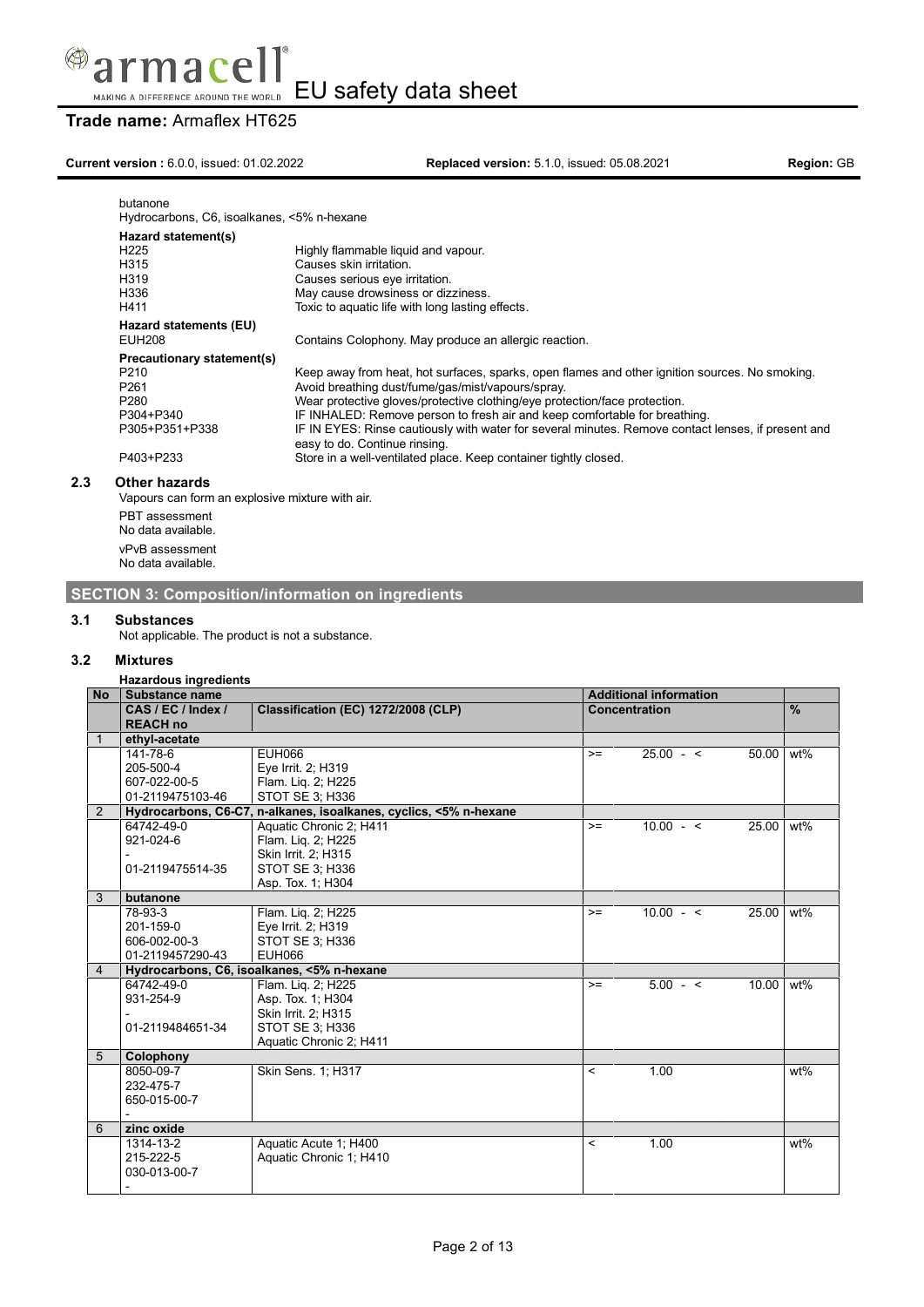# macel

EU safety data sheet MAKING A DIFFERENCE AROUND THE WORLD

# **Trade name:** Armaflex HT625

**Current version :** 6.0.0, issued: 01.02.2022 **Replaced version:** 5.1.0, issued: 05.08.2021 **Region:** GB

#### Full Text for all H-phrases and EUH-phrases: pls. see section 16

### **SECTION 4: First aid measures**

#### **4.1 Description of first aid measures**

#### **General information**

In case of persisting adverse effects, consult a physician. Remove contaminated clothing and shoes immediately, and launder thoroughly before reusing.

#### **After inhalation**

When inhaled remove to fresh air and seek medical aid.

#### **After skin contact**

When in contact with the skin, clean with soap and water.

#### **After eye contact**

Remove contact lenses. Rinse eye thoroughly under running water keeping eyelids wide open and protecting the unaffected eye (at least 10 to 15 minutes). Seek medical assistance.

#### **After ingestion**

Do not induce vomiting. Rinse the mouth thoroughly with water. Let plenty of water be drunk in small gulps. Call a doctor immediately.

#### **4.2 Most important symptoms and effects, both acute and delayed**

#### **Symptoms**

Irritating to eyes, respiratory system and skin. Light-headedness; Dizziness; Headache; Nausea

#### **4.3 Indication of any immediate medical attention and special treatment needed**

No data available.

# **SECTION 5: Firefighting measures**

#### **5.1 Extinguishing media**

#### **Suitable extinguishing media**

Water spray jet; Carbon dioxide; Dry chemical extinguisher; Foam **Unsuitable extinguishing media** High power water jet

#### **5.2 Special hazards arising from the substance or mixture**

In the event of fire, the following can be released: Carbon monoxide (CO); Carbon dioxide (CO2); Hydrogen chloride (HCl)

#### **5.3 Advice for firefighters**

Use self-contained breathing apparatus. Wear protective clothing. Fire residues and contaminated firefighting water must be disposed of in accordance with the local regulations.

**SECTION 6: Accidental release measures**

#### **6.1 Personal precautions, protective equipment and emergency procedures**

#### **For non-emergency personnel**

Refer to protective measures listed in sections 7 and 8. Exclude sources of ignition and ventilate the area. Do not inhale vapours.

#### **For emergency responders**

No data available. Personal protective equipment (PPE) - see Section 8.

#### **6.2 Environmental precautions**

Do not discharge into the drains/surface waters/groundwater. Do not discharge into the subsoil/soil. In case of entry into waterways, soil or drains, inform the responsible authorities.

#### **6.3 Methods and material for containment and cleaning up**

Contain and collect spillage with non-combustible absorbent materials, e.g. sand, earth, vermiculite, diatomaceous earth and place in container for disposal according to local regulations (see section 13). Do not keep the container sealed.

#### **6.4 Reference to other sections**

No data available.

#### **SECTION 7: Handling and storage**

#### **7.1 Precautions for safe handling**

#### **Advice on safe handling**

Provide good ventilation at the work area (local exhaust ventilation, if necessary). Risks inherent to handling the product must be minimised by applying the appropriate protective and preventive measures. Working processes should - so far as possible, according to the state of the art - be designed to rule out bodily contact or the release of hazardous substances.

#### **General protective and hygiene measures**

Do not eat, drink or smoke during work time. Keep away from foodstuffs and beverages. Wash hands before breaks and after work. Do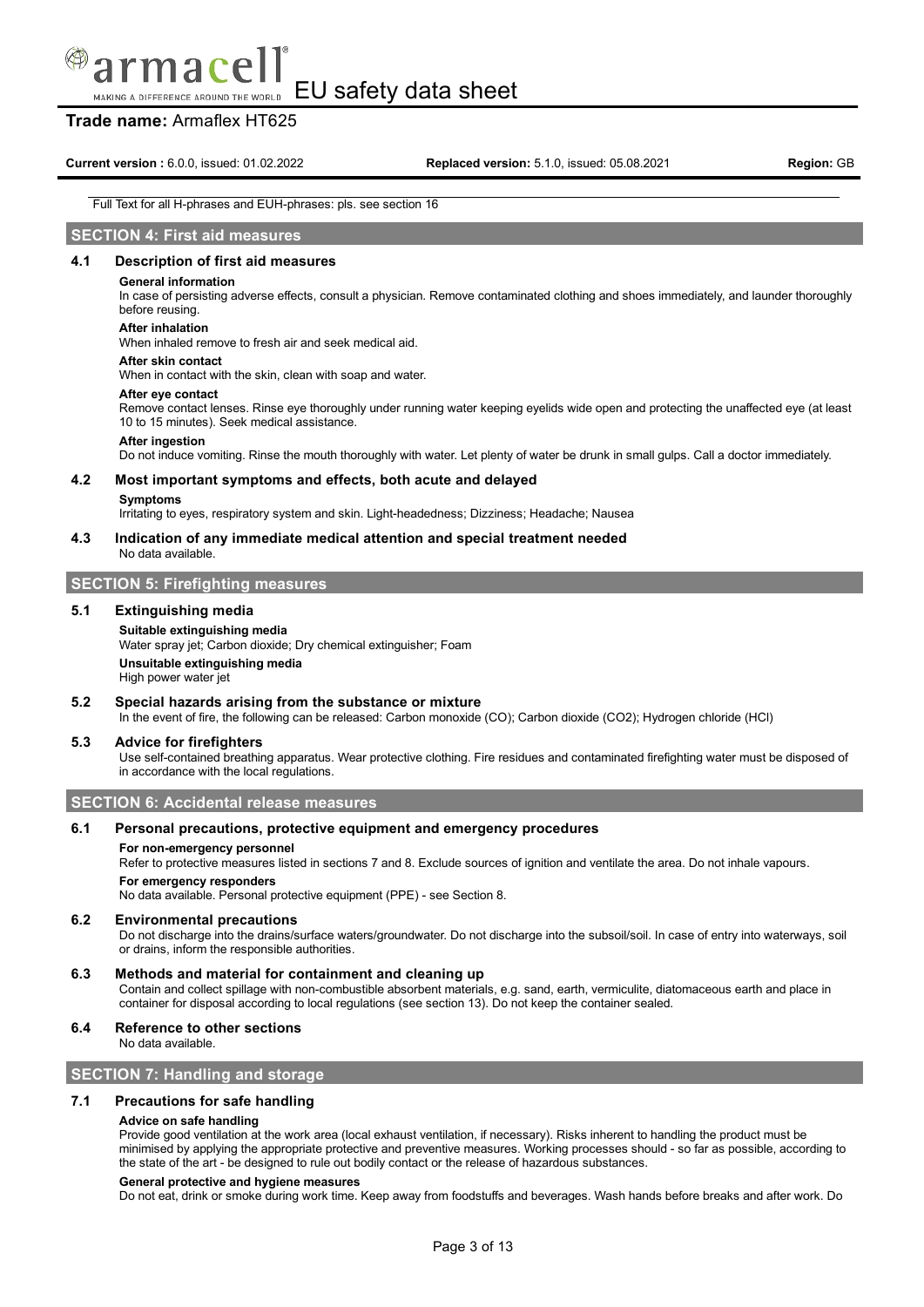

# **Trade name:** Armaflex HT625

**Current version :** 6.0.0, issued: 01.02.2022 **Replaced version:** 5.1.0, issued: 05.08.2021 **Region:** GB

not inhale vapours. Avoid contact with eyes and skin.

#### **Advice on protection against fire and explosion**

Keep away from sources of ignition - refrain from smoking. Take precautionary measures against static charges. Use explosion-proof equipment/fittings and non-sparking tools. Vapours can form an explosive mixture with air. Vapours are heavier than air and may spread along floors. Heating up leads to increase of pressure - danger of bursting.

#### **7.2 Conditions for safe storage, including any incompatibilities**

#### **Technical measures and storage conditions**

Keep under lock and key or accessible only to specialists or people who are authorized. Protect from heat and direct sunlight.

#### **Recommended storage temperature**

| waannii ahaa alafaa tanibaratara<br>Value |      | 15 | $\sim$ | - 30 | °C     |
|-------------------------------------------|------|----|--------|------|--------|
| <b>Storage stability</b>                  |      |    |        |      |        |
| Value                                     | max. |    |        | 18   | months |

#### **Requirements for storage rooms and vessels**

Containers which are opened must be carefully closed and kept upright to prevent leakage. Always keep in containers of same material as the original.

Appropriate Material stainless steel

**Incompatible products**

Do not store together with: oxidizing agents

#### **7.3 Specific end use(s)**

No data available.

#### **SECTION 8: Exposure controls/personal protection**

#### **8.1 Control parameters**

#### **Occupational exposure limit values**

| No             | Substance name                                           | CAS no.   |                   | EC no.    |     |
|----------------|----------------------------------------------------------|-----------|-------------------|-----------|-----|
| $\overline{1}$ | ethyl-acetate                                            | 141-78-6  |                   | 205-500-4 |     |
|                | 2017/164/EU                                              |           |                   |           |     |
|                | Ethyl acetate                                            |           |                   |           |     |
|                | WEL short-term (15 min reference period)                 | 1468      | mg/m <sup>3</sup> | 400       | ppm |
|                | WEL long-term (8-hr TWA reference period)                | 734       | mg/m <sup>3</sup> | 200       | ppm |
|                | List of approved workplace exposure limits (WELs) / EH40 |           |                   |           |     |
|                | Ethyl acetate                                            |           |                   |           |     |
|                | WEL short-term (15 min reference period)                 |           |                   | 400       | ppm |
|                | WEL long-term (8-hr TWA reference period)                |           |                   | 200       | ppm |
| $\overline{2}$ | butanone                                                 | 78-93-3   |                   | 201-159-0 |     |
|                | 2000/39/EC                                               |           |                   |           |     |
|                | <b>Butanone</b>                                          |           |                   |           |     |
|                | WEL short-term (15 min reference period)                 | 900       | mg/m <sup>3</sup> | 300       | ppm |
|                | WEL long-term (8-hr TWA reference period)                | 600       | mg/m <sup>3</sup> | 200       | ppm |
|                | List of approved workplace exposure limits (WELs) / EH40 |           |                   |           |     |
|                | Butan-2-one                                              |           |                   |           |     |
|                | WEL short-term (15 min reference period)                 | 899       | mq/m <sup>3</sup> | 300       | ppm |
|                | WEL long-term (8-hr TWA reference period)                | 600       | $mg/m^3$          | 200       | ppm |
|                | Comments                                                 | Sk, BMGV  |                   |           |     |
| $\overline{3}$ | Colophony                                                | 8050-09-7 |                   | 232-475-7 |     |
|                | List of approved workplace exposure limits (WELs) / EH40 |           |                   |           |     |
|                | Rosin-based solder flux fume                             |           |                   |           |     |
|                | WEL short-term (15 min reference period)                 | 0.15      | mg/m <sup>3</sup> |           |     |
|                | WEL long-term (8-hr TWA reference period)                | 0.05      | mg/m <sup>3</sup> |           |     |
|                | Comments                                                 | Sen       |                   |           |     |

# **DNEL, DMEL and PNEC values**

#### **DNEL values (worker) No Substance name CAS** / **EC no Route of exposure** *CES EC* **<b>EC** *CAS CAS CAS CAS CAS CAS CAS CAS CAS CAS CAS CAS CAS CAS CAS CAS CAS CAS* **Route of exposure Exposure Exposure time** 1 **ethyl-acetate 141-78-6 205-500-4** dermal Long term (chronic) systemic 63 mg/kg/day<br>inhalative Short term (acut) systemic 1468 mg/m<sup>3</sup> Short term (acut) systemic 1468 mg/m<sup>3</sup><br>
l ong term (chronic) local 734 mg/m<sup>3</sup> inhalative Long term (chronic) and local and the local and the mg/man mg/man local and the local and the mg/ma inhalative Short term (acut) local 1468 mg/m<sup>3</sup><br>
inhalative Long term (chronic) systemic 734 mg/m<sup>3</sup> Long term (chronic)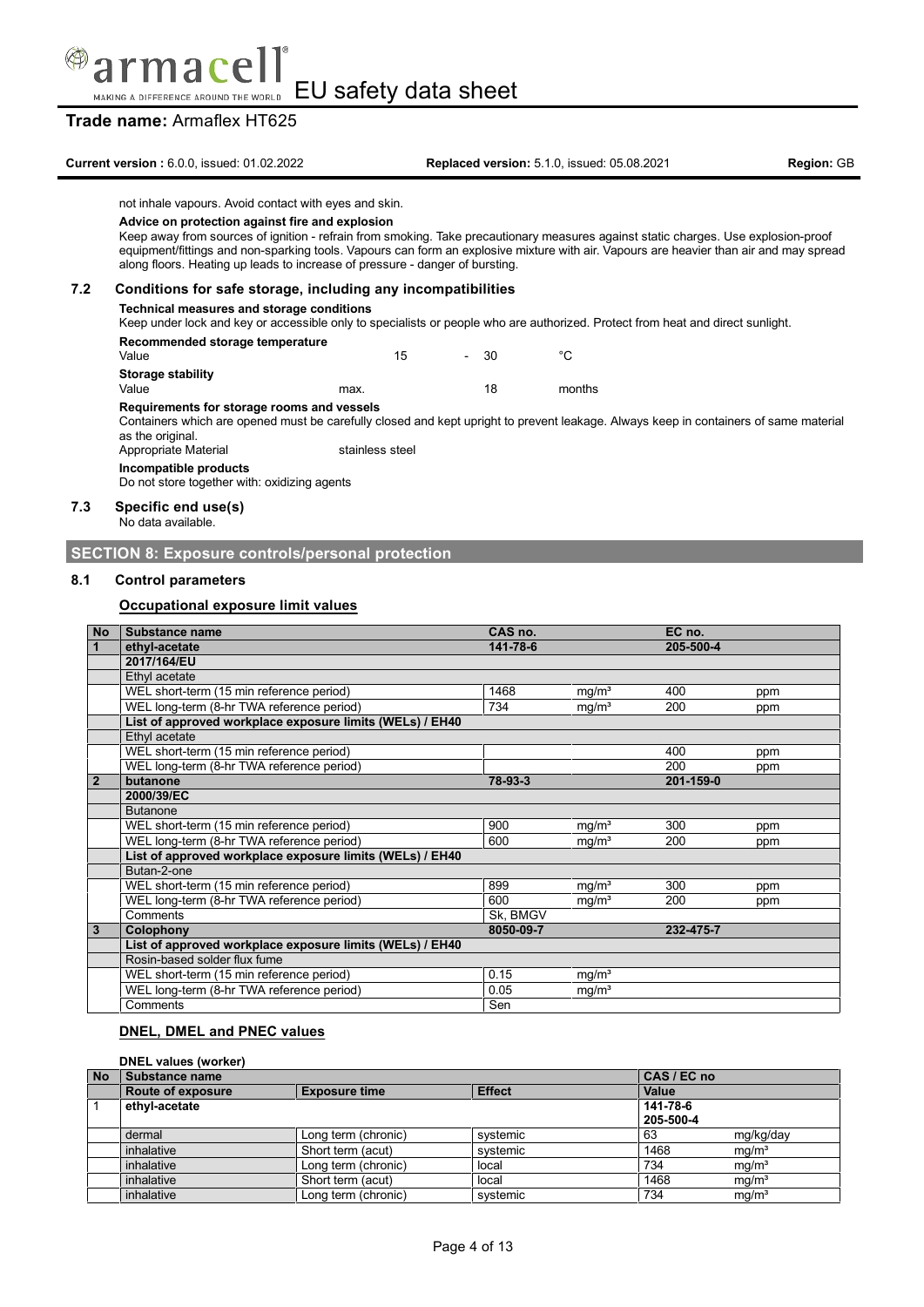

# **Trade name:** Armaflex HT625

**Current version :** 6.0.0, issued: 01.02.2022 **Replaced version:** 5.1.0, issued: 05.08.2021 **Region:** GB

| 2              | butanone                                       |                      |                          |                       | 78-93-3                     |                   |
|----------------|------------------------------------------------|----------------------|--------------------------|-----------------------|-----------------------------|-------------------|
|                |                                                |                      |                          |                       | 201-159-0                   |                   |
|                | dermal                                         | Long term (chronic)  |                          | systemic              | 1161                        | mg/kg/day         |
|                | inhalative                                     | Long term (chronic)  |                          | systemic              | 600.00                      | mq/m <sup>3</sup> |
| 3              | Hydrocarbons, C6, isoalkanes, <5% n-hexane     |                      |                          |                       | 64742-49-0<br>931-254-9     |                   |
|                | dermal                                         | Long term (chronic)  |                          | systemic              | 13964                       | mg/kg/day         |
|                | inhalative                                     | Long term (chronic)  |                          | systemic              | 5306                        | mq/m <sup>3</sup> |
|                | DNEL value (consumer)                          |                      |                          |                       |                             |                   |
| No             | Substance name                                 |                      |                          |                       | CAS / EC no                 |                   |
|                | <b>Route of exposure</b>                       | <b>Exposure time</b> |                          | <b>Effect</b>         | <b>Value</b>                |                   |
| $\mathbf{1}$   | ethyl-acetate                                  |                      |                          |                       | $141 - 78 - 6$<br>205-500-4 |                   |
|                | oral                                           | Long term (chronic)  |                          | systemic              | 4.5                         | mg/kg/day         |
|                | dermal                                         | Long term (chronic)  |                          | systemic              | $\overline{37}$             | mg/kg/day         |
|                | inhalative                                     | Short term (acut)    |                          | systemic              | 734                         | mg/m <sup>3</sup> |
|                | inhalative                                     | Long term (chronic)  |                          | local                 | 367                         | mg/m <sup>3</sup> |
|                | inhalative                                     | Short term (acut)    |                          | local                 | 734                         | mg/m <sup>3</sup> |
|                | inhalative                                     | Long term (chronic)  |                          | systemic              | 367                         | mg/m <sup>3</sup> |
| $\overline{2}$ | butanone                                       |                      |                          |                       | 78-93-3<br>201-159-0        |                   |
|                | oral                                           | Long term (chronic)  |                          | systemic              | 31                          | mg/kg/day         |
|                | dermal                                         | Long term (chronic)  |                          | systemic              | 412                         | mg/kg/day         |
|                | inhalative                                     | Long term (chronic)  |                          | systemic              | 106                         | mq/m <sup>3</sup> |
| 3              | Hydrocarbons, C6, isoalkanes, <5% n-hexane     |                      |                          |                       | 64742-49-0<br>931-254-9     |                   |
|                | oral                                           | Long term (chronic)  |                          | systemic              | 1301                        | mg/kg/day         |
|                | dermal                                         | Long term (chronic)  |                          | systemic              | 1377                        | mg/kg/day         |
|                | inhalative                                     | Long term (chronic)  |                          | systemic              | 1131                        | mg/m <sup>3</sup> |
|                | <b>PNEC values</b>                             |                      |                          |                       |                             |                   |
| <b>No</b>      | Substance name                                 |                      |                          |                       | CAS / EC no                 |                   |
|                | ecological compartment                         |                      | <b>Type</b>              |                       | <b>Value</b>                |                   |
| 1              | ethyl-acetate                                  |                      |                          |                       | 141-78-6<br>205-500-4       |                   |
|                | water                                          |                      | fresh water              |                       | 0.24                        | mg/L              |
|                | water                                          |                      | marine water             |                       | 0.024                       | mg/L              |
|                | water                                          |                      | Aqua intermittent        |                       | 1.65                        | mg/L              |
|                | water                                          |                      | fresh water sediment     |                       | 1.15                        | mg/kg dry weight  |
|                | water                                          |                      | marine water sediment    |                       | 0.115                       | mg/kg dry weight  |
|                | soil                                           |                      |                          |                       | 0.148                       | mg/kg dry weight  |
|                | sewage treatment plant                         |                      | $\overline{\phantom{a}}$ |                       | 650                         | mg/L              |
|                | secondary poisoning                            |                      | $\overline{\phantom{a}}$ |                       | 200                         | mg/kg             |
| $\overline{2}$ | butanone                                       |                      |                          |                       | $78 - 93 - 3$<br>201-159-0  |                   |
|                | water                                          |                      | fresh water              |                       | 55.8                        | mg/L              |
|                | water                                          |                      | marine water             |                       | 55.8                        | mg/L              |
|                | water                                          |                      | Aqua intermittent        |                       | 55.8                        | mg/L              |
|                | water                                          |                      | fresh water sediment     |                       | 284.74                      | mg/kg             |
|                | with reference to: dry weight                  |                      |                          |                       |                             |                   |
|                |                                                |                      |                          | marine water sediment | 284.7                       | mg/kg             |
|                | water                                          |                      |                          |                       |                             |                   |
|                | with reference to: dry weight                  |                      |                          |                       |                             |                   |
|                | soil                                           |                      | $\overline{\phantom{a}}$ |                       | 22.5                        | mg/kg             |
|                | with reference to: dry weight                  |                      |                          |                       |                             |                   |
|                | sewage treatment plant                         |                      | $\overline{\phantom{0}}$ |                       | 709                         | mg/L              |
|                | secondary poisoning<br>with reference to: food |                      | $\overline{\phantom{0}}$ |                       | 1000                        | mg/kg             |

### **8.2 Exposure controls**

**Appropriate engineering controls**

Ensure adequate ventilation, local exhaust at the work station if necessary.

#### **Personal protective equipment**

#### **Respiratory protection**

If workplace exposure limits are exceeded, a respiration protection approved for this particular job must be worn. In case of aerosol and mist formation, take appropriate measures for breathing protection in the event workplace threshold values are not specified.<br>Respirator  $A2/P2$ Respirator

**Eye / face protection**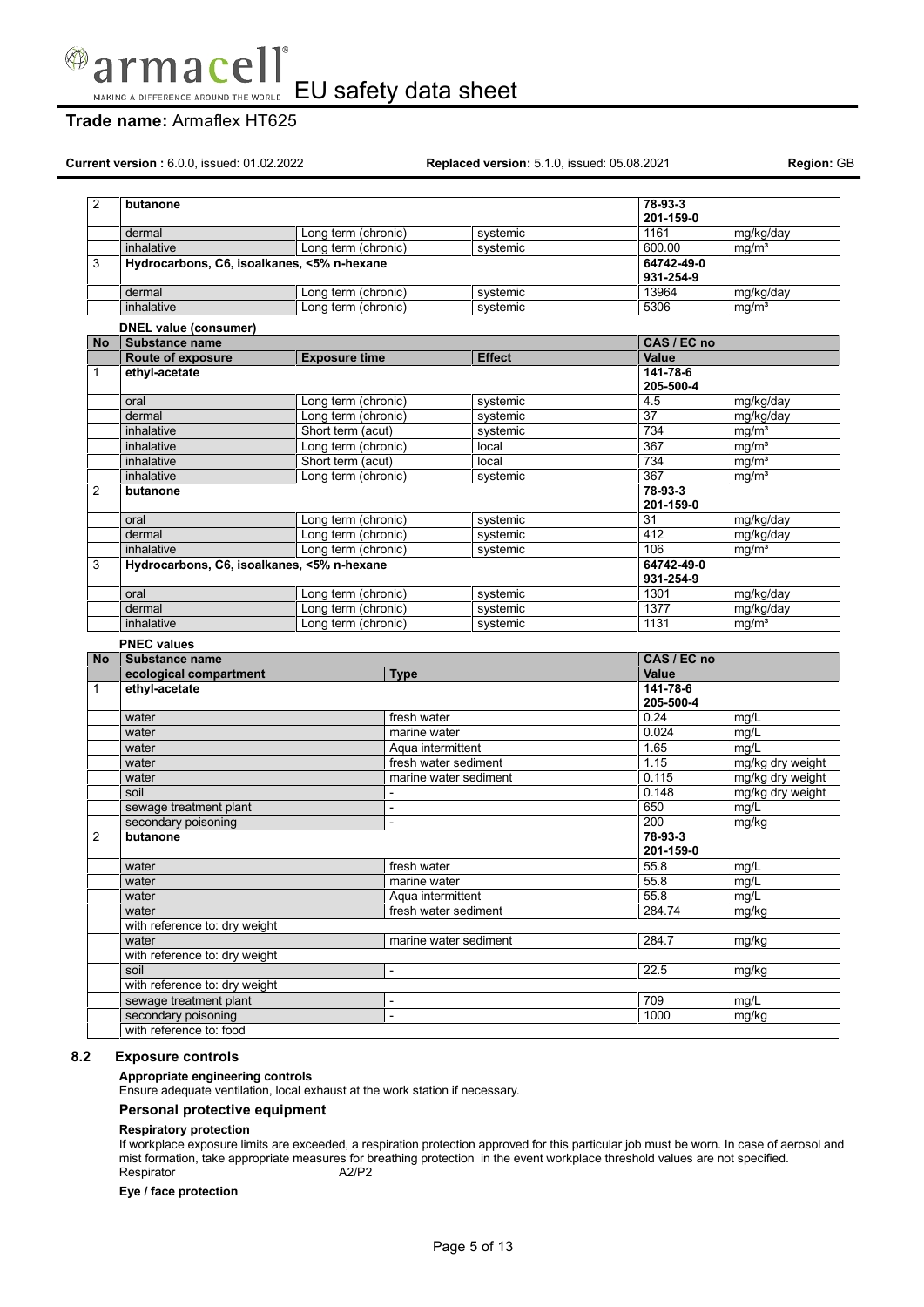

# **Trade name:** Armaflex HT625

**Current version :** 6.0.0, issued: 01.02.2022 **Replaced version:** 5.1.0, issued: 05.08.2021 **Region:** GB

Safety glasses with side protection shield (EN 166)

#### **Hand protection**

Sufficient protection is given wearing suitable protective gloves checked according to i.e. EN 374, in the event of risk of skin contact with the product. Before use, the protective gloves should be tested in any case for its specific work-station suitability (i.e. mechanical resistance, product compatibility and antistatic properties). Adhere to the manufacturer's instructions and information relating to the use, storage, care and replacement of protective gloves. Protective gloves shall be replaced immediately when physically damaged or worn. Design operations thus to avoid permanent use of protective gloves. Appropriate Material nitrile

#### **Other**

Chemical-resistant work clothes. Fire-resistant antistatic protective clothing.

#### **Environmental exposure controls**

No data available.

# **SECTION 9: Physical and chemical properties**

#### **9.1 Information on basic physical and chemical properties**

| State of aggregation<br>liquid                      |               |              |                   |
|-----------------------------------------------------|---------------|--------------|-------------------|
|                                                     |               |              |                   |
| Form/Colour<br>liquid                               |               |              |                   |
| colourless                                          |               |              |                   |
| <b>Odour</b>                                        |               |              |                   |
| like solvents                                       |               |              |                   |
| pH value                                            |               |              |                   |
| No data available                                   |               |              |                   |
| Boiling point / boiling range                       |               |              |                   |
| Value                                               |               | 56           | $^{\circ}C$       |
| Reference substance                                 | Naphtha       |              |                   |
| <b>Melting point/freezing point</b>                 |               |              |                   |
| No data available                                   |               |              |                   |
| <b>Decomposition temperature</b>                    |               |              |                   |
| No data available                                   |               |              |                   |
| <b>Flash point</b>                                  |               |              |                   |
| Value                                               |               | $-26$        | $\overline{C}$    |
| Reference substance                                 | Naphtha       |              |                   |
| Ignition temperature                                |               |              |                   |
| No data available                                   |               |              |                   |
| <b>Flammability</b><br>No data available            |               |              |                   |
|                                                     |               |              |                   |
| <b>Lower explosion limit</b><br>Value               |               | $\mathbf{1}$ | $%$ vol           |
| Reference substance                                 | Naphtha       |              |                   |
| <b>Upper explosion limit</b>                        |               |              |                   |
| Value                                               |               | 12.8         | % vol             |
| Reference substance                                 | Ethyl acetate |              |                   |
| Vapour pressure                                     |               |              |                   |
| Value                                               |               | 21           | kPa               |
| Reference temperature<br>Reference substance        | Naphtha       | 20           | $^{\circ}C$       |
|                                                     |               |              |                   |
| <b>Relative vapour density</b><br>No data available |               |              |                   |
|                                                     |               |              |                   |
| <b>Relative density</b><br>No data available        |               |              |                   |
|                                                     |               |              |                   |
| <b>Density</b><br>Value                             | appr.         | 0.84         | g/cm <sup>3</sup> |
| Reference temperature                               |               | 20           | °C                |
| Solubility in water                                 |               |              |                   |
| Comments                                            | immiscible    |              |                   |
| <b>Solubility</b>                                   |               |              |                   |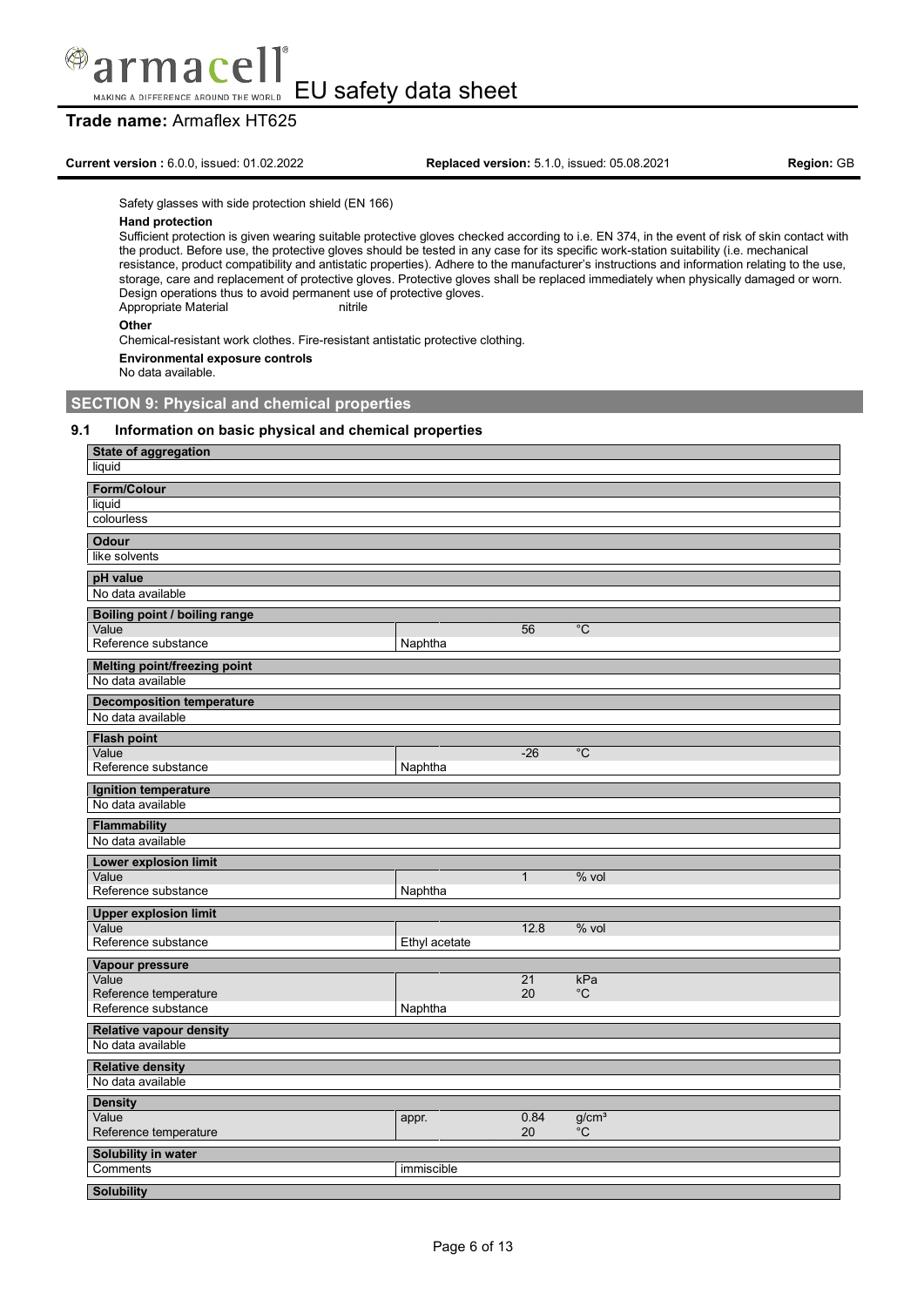

# **Trade name:** Armaflex HT625

**Current version :** 6.0.0, issued: 01.02.2022 **Replaced version:** 5.1.0, issued: 05.08.2021 **Region:** GB

| No data available                                 |             |          |              |             |  |
|---------------------------------------------------|-------------|----------|--------------|-------------|--|
| Partition coefficient n-octanol/water (log value) |             |          |              |             |  |
| Substance name<br>No                              |             | CAS no.  |              | EC no.      |  |
| 1<br>ethyl-acetate                                |             | 141-78-6 |              | 205-500-4   |  |
| log Pow                                           |             |          | 6.8          |             |  |
| Reference temperature                             |             |          | 25           | $^{\circ}C$ |  |
| Source                                            | <b>ECHA</b> |          |              |             |  |
| $\overline{2}$<br>butanone                        |             | 78-93-3  |              | 201-159-0   |  |
| log Pow                                           |             |          | 0.3          |             |  |
| Reference temperature                             |             |          | 40           | $^{\circ}C$ |  |
| Method                                            | OECD 117    |          |              |             |  |
| Source                                            | <b>ECHA</b> |          |              |             |  |
| <b>Viscosity</b>                                  |             |          |              |             |  |
| Value                                             | appr.       | 450      | mPa*s        |             |  |
| Reference temperature                             |             | 20       | $^{\circ}$ C |             |  |
| Type                                              | dynamic     |          |              |             |  |
| <b>Solvent content</b>                            |             |          |              |             |  |
| Value                                             |             | 82       | %            |             |  |
|                                                   | appr.       |          |              |             |  |
| <b>Solids content</b>                             |             |          |              |             |  |
| Value                                             | appr.       | 18       | %            |             |  |
| <b>Particle characteristics</b>                   |             |          |              |             |  |
| No data available                                 |             |          |              |             |  |

#### **9.2 Other information**

**Other information**

No data available.

# **SECTION 10: Stability and reactivity**

#### **10.1 Reactivity**

- No data available.
- **10.2 Chemical stability**

Stable under recommended storage and handling conditions (See section 7).

- **10.3 Possibility of hazardous reactions** No data available.
- **10.4 Conditions to avoid** Protect from heat and direct sunlight.
- **10.5 Incompatible materials** strong oxidizing agents
- **10.6 Hazardous decomposition products** None, if handled according to intended use.

# **SECTION 11: Toxicological information**

#### **11.1 Information on hazard classes as defined in Regulation (EC) No 1272/2008**

|           | <b>Acute oral toxicity</b>                 |                    |            |       |                                                                   |
|-----------|--------------------------------------------|--------------------|------------|-------|-------------------------------------------------------------------|
| <b>No</b> | l Substance name                           |                    | CAS no.    |       | EC no.                                                            |
|           | ethyl-acetate                              |                    | 141-78-6   |       | 205-500-4                                                         |
| LD50      |                                            | $\geq$             |            | 5600  | mg/kg bodyweight                                                  |
| Species   |                                            | rat                |            |       |                                                                   |
| Source    |                                            | <b>ECHA</b>        |            |       |                                                                   |
|           | butanone                                   |                    | 78-93-3    |       | 201-159-0                                                         |
| LD50      |                                            |                    |            | 2054  | mg/kg bodyweight                                                  |
| Species   |                                            | rat                |            |       |                                                                   |
| Method    |                                            | OECD 423           |            |       |                                                                   |
| Source    |                                            | ECHA / Read across |            |       |                                                                   |
|           | Hydrocarbons, C6, isoalkanes, <5% n-hexane |                    | 64742-49-0 |       | 931-254-9                                                         |
| LD50      |                                            |                    |            | 16750 | mg/kg bodyweight                                                  |
| Species   |                                            | rat                |            |       |                                                                   |
| Method    |                                            | <b>OECD 401</b>    |            |       |                                                                   |
| Source    |                                            | <b>ECHA</b>        |            |       |                                                                   |
|           | Evaluation/classification                  |                    |            |       | Based on available data, the classification criteria are not met. |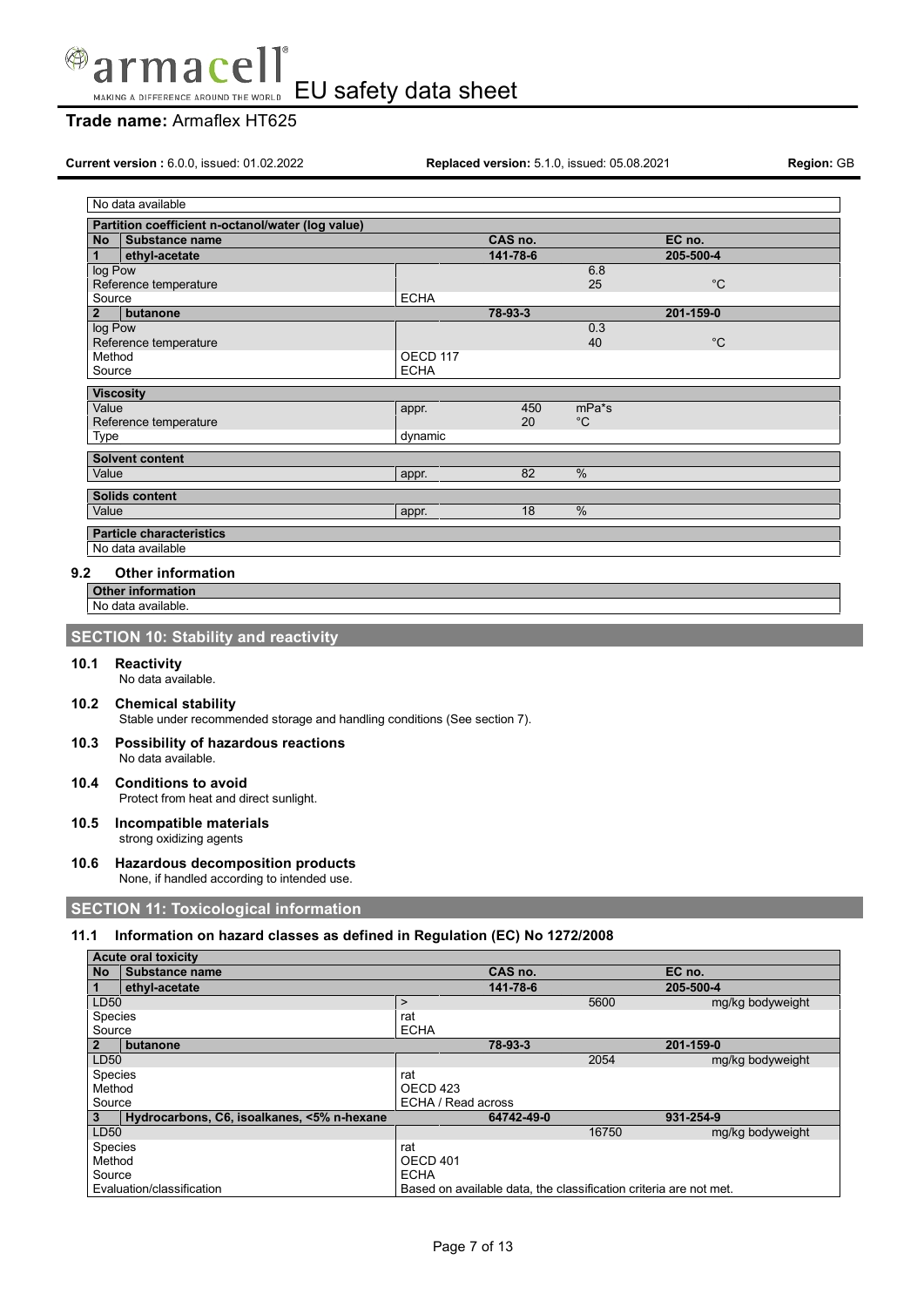

EU safety data sheet MAKING A DIFFERENCE AROUND THE WORLD

# **Trade name:** Armaflex HT625

**Current version :** 6.0.0, issued: 01.02.2022 **Replaced version:** 5.1.0, issued: 05.08.2021 **Region:** GB

| LD50<br>5000<br>mg/kg bodyweight<br>$\, > \,$<br>Species<br>rat<br>Method<br>OECD 401<br><b>ECHA</b><br>Source<br><b>Acute dermal toxicity</b><br>CAS no.<br><b>Substance name</b><br>EC no.<br>No l<br>141-78-6<br>205-500-4<br>ethyl-acetate<br>1<br>LD50<br>$\mathbf{I}$<br>20000<br>mg/kg bodyweight<br>Species<br>rabbit<br>Source<br><b>ECHA</b><br>931-254-9<br>Hydrocarbons, C6, isoalkanes, <5% n-hexane<br>64742-49-0<br>3350<br>LD50<br>$\mathbf{I}$<br>mg/kg bodyweight<br>rabbit<br>Species<br>OECD 402<br>Method<br>Source<br><b>ECHA</b><br>Evaluation/classification<br>Based on available data, the classification criteria are not met.<br><b>Acute inhalational toxicity</b><br>CAS no.<br>EC no.<br><b>No</b><br><b>Substance name</b><br>Hydrocarbons, C6-C7, n-alkanes, isoalkanes, cyclics, <5% n-<br>64742-49-0<br>921-024-6<br>hexane<br>25.2<br>$\mathbf{I}$<br>mg/l<br>Duration of exposure<br>$\overline{4}$<br>h.<br>Vapour<br>State of aggregation<br><b>Species</b><br>rat<br>Source<br><b>ECHA</b><br>$\mathbf 2$<br>Hydrocarbons, C6, isoalkanes, <5% n-hexane<br>64742-49-0<br>931-254-9<br>259.3<br>mg/l<br>Duration of exposure<br>$\overline{4}$<br>h.<br>State of aggregation<br>Vapour<br>Species<br>rat<br>Method<br>OECD 403<br>Source<br><b>ECHA</b><br>Evaluation/classification<br>Based on available data, the classification criteria are not met.<br><b>Skin corrosion/irritation</b><br>CAS no.<br><b>Substance name</b><br>EC no.<br>No<br>141-78-6<br>205-500-4<br>ethyl-acetate<br><b>Species</b><br>rabbit<br>Method<br>OECD 404<br><b>ECHA</b><br>Source<br>Evaluation<br>low-irritant<br>Evaluation/classification<br>Based on available data, the classification criteria are not met.<br>Hydrocarbons, C6-C7, n-alkanes, isoalkanes, cyclics, <5% n- 64742-49-0<br>$\overline{2}$<br>921-024-6<br>hexane<br>Species<br>rabbit<br>OECD 404<br>Method<br>Source<br><b>ECHA</b><br>Evaluation<br>irritant<br>78-93-3<br>201-159-0<br>3<br>butanone<br>Duration of exposure<br>$\overline{4}$<br>h.<br>rabbit<br><b>Species</b><br>OECD 404<br>Method<br>Source<br>ECHA / Read across<br>Evaluation<br>non-irritant<br>Serious eye damage/irritation<br>CAS no.<br>No Substance name<br>EC no.<br>141-78-6<br>205-500-4<br>ethyl-acetate<br>Species<br>rabbit<br>Method<br>OECD 405<br>Source<br><b>ECHA</b><br>Evaluation<br>low-irritant<br>78-93-3<br>201-159-0<br>butanone<br>rabbit<br>Species<br>Method<br><b>OECD 405</b><br>Source<br><b>ECHA</b><br>Evaluation<br>irritant<br>Hydrocarbons, C6, isoalkanes, <5% n-hexane<br>64742-49-0<br>931-254-9<br>$\mathbf{3}$ |                |            |           |           |  |
|----------------------------------------------------------------------------------------------------------------------------------------------------------------------------------------------------------------------------------------------------------------------------------------------------------------------------------------------------------------------------------------------------------------------------------------------------------------------------------------------------------------------------------------------------------------------------------------------------------------------------------------------------------------------------------------------------------------------------------------------------------------------------------------------------------------------------------------------------------------------------------------------------------------------------------------------------------------------------------------------------------------------------------------------------------------------------------------------------------------------------------------------------------------------------------------------------------------------------------------------------------------------------------------------------------------------------------------------------------------------------------------------------------------------------------------------------------------------------------------------------------------------------------------------------------------------------------------------------------------------------------------------------------------------------------------------------------------------------------------------------------------------------------------------------------------------------------------------------------------------------------------------------------------------------------------------------------------------------------------------------------------------------------------------------------------------------------------------------------------------------------------------------------------------------------------------------------------------------------------------------------------------------------------------------------------------------------------------------------------------------------------------------------------------------------------------------------------------------------------------------------------------------------------------------------------------------------------------------------------------------------|----------------|------------|-----------|-----------|--|
|                                                                                                                                                                                                                                                                                                                                                                                                                                                                                                                                                                                                                                                                                                                                                                                                                                                                                                                                                                                                                                                                                                                                                                                                                                                                                                                                                                                                                                                                                                                                                                                                                                                                                                                                                                                                                                                                                                                                                                                                                                                                                                                                                                                                                                                                                                                                                                                                                                                                                                                                                                                                                                  | 4              | zinc oxide | 1314-13-2 | 215-222-5 |  |
|                                                                                                                                                                                                                                                                                                                                                                                                                                                                                                                                                                                                                                                                                                                                                                                                                                                                                                                                                                                                                                                                                                                                                                                                                                                                                                                                                                                                                                                                                                                                                                                                                                                                                                                                                                                                                                                                                                                                                                                                                                                                                                                                                                                                                                                                                                                                                                                                                                                                                                                                                                                                                                  |                |            |           |           |  |
|                                                                                                                                                                                                                                                                                                                                                                                                                                                                                                                                                                                                                                                                                                                                                                                                                                                                                                                                                                                                                                                                                                                                                                                                                                                                                                                                                                                                                                                                                                                                                                                                                                                                                                                                                                                                                                                                                                                                                                                                                                                                                                                                                                                                                                                                                                                                                                                                                                                                                                                                                                                                                                  |                |            |           |           |  |
|                                                                                                                                                                                                                                                                                                                                                                                                                                                                                                                                                                                                                                                                                                                                                                                                                                                                                                                                                                                                                                                                                                                                                                                                                                                                                                                                                                                                                                                                                                                                                                                                                                                                                                                                                                                                                                                                                                                                                                                                                                                                                                                                                                                                                                                                                                                                                                                                                                                                                                                                                                                                                                  |                |            |           |           |  |
|                                                                                                                                                                                                                                                                                                                                                                                                                                                                                                                                                                                                                                                                                                                                                                                                                                                                                                                                                                                                                                                                                                                                                                                                                                                                                                                                                                                                                                                                                                                                                                                                                                                                                                                                                                                                                                                                                                                                                                                                                                                                                                                                                                                                                                                                                                                                                                                                                                                                                                                                                                                                                                  |                |            |           |           |  |
|                                                                                                                                                                                                                                                                                                                                                                                                                                                                                                                                                                                                                                                                                                                                                                                                                                                                                                                                                                                                                                                                                                                                                                                                                                                                                                                                                                                                                                                                                                                                                                                                                                                                                                                                                                                                                                                                                                                                                                                                                                                                                                                                                                                                                                                                                                                                                                                                                                                                                                                                                                                                                                  |                |            |           |           |  |
|                                                                                                                                                                                                                                                                                                                                                                                                                                                                                                                                                                                                                                                                                                                                                                                                                                                                                                                                                                                                                                                                                                                                                                                                                                                                                                                                                                                                                                                                                                                                                                                                                                                                                                                                                                                                                                                                                                                                                                                                                                                                                                                                                                                                                                                                                                                                                                                                                                                                                                                                                                                                                                  |                |            |           |           |  |
|                                                                                                                                                                                                                                                                                                                                                                                                                                                                                                                                                                                                                                                                                                                                                                                                                                                                                                                                                                                                                                                                                                                                                                                                                                                                                                                                                                                                                                                                                                                                                                                                                                                                                                                                                                                                                                                                                                                                                                                                                                                                                                                                                                                                                                                                                                                                                                                                                                                                                                                                                                                                                                  |                |            |           |           |  |
|                                                                                                                                                                                                                                                                                                                                                                                                                                                                                                                                                                                                                                                                                                                                                                                                                                                                                                                                                                                                                                                                                                                                                                                                                                                                                                                                                                                                                                                                                                                                                                                                                                                                                                                                                                                                                                                                                                                                                                                                                                                                                                                                                                                                                                                                                                                                                                                                                                                                                                                                                                                                                                  |                |            |           |           |  |
|                                                                                                                                                                                                                                                                                                                                                                                                                                                                                                                                                                                                                                                                                                                                                                                                                                                                                                                                                                                                                                                                                                                                                                                                                                                                                                                                                                                                                                                                                                                                                                                                                                                                                                                                                                                                                                                                                                                                                                                                                                                                                                                                                                                                                                                                                                                                                                                                                                                                                                                                                                                                                                  |                |            |           |           |  |
|                                                                                                                                                                                                                                                                                                                                                                                                                                                                                                                                                                                                                                                                                                                                                                                                                                                                                                                                                                                                                                                                                                                                                                                                                                                                                                                                                                                                                                                                                                                                                                                                                                                                                                                                                                                                                                                                                                                                                                                                                                                                                                                                                                                                                                                                                                                                                                                                                                                                                                                                                                                                                                  | $\overline{2}$ |            |           |           |  |
|                                                                                                                                                                                                                                                                                                                                                                                                                                                                                                                                                                                                                                                                                                                                                                                                                                                                                                                                                                                                                                                                                                                                                                                                                                                                                                                                                                                                                                                                                                                                                                                                                                                                                                                                                                                                                                                                                                                                                                                                                                                                                                                                                                                                                                                                                                                                                                                                                                                                                                                                                                                                                                  |                |            |           |           |  |
|                                                                                                                                                                                                                                                                                                                                                                                                                                                                                                                                                                                                                                                                                                                                                                                                                                                                                                                                                                                                                                                                                                                                                                                                                                                                                                                                                                                                                                                                                                                                                                                                                                                                                                                                                                                                                                                                                                                                                                                                                                                                                                                                                                                                                                                                                                                                                                                                                                                                                                                                                                                                                                  |                |            |           |           |  |
|                                                                                                                                                                                                                                                                                                                                                                                                                                                                                                                                                                                                                                                                                                                                                                                                                                                                                                                                                                                                                                                                                                                                                                                                                                                                                                                                                                                                                                                                                                                                                                                                                                                                                                                                                                                                                                                                                                                                                                                                                                                                                                                                                                                                                                                                                                                                                                                                                                                                                                                                                                                                                                  |                |            |           |           |  |
|                                                                                                                                                                                                                                                                                                                                                                                                                                                                                                                                                                                                                                                                                                                                                                                                                                                                                                                                                                                                                                                                                                                                                                                                                                                                                                                                                                                                                                                                                                                                                                                                                                                                                                                                                                                                                                                                                                                                                                                                                                                                                                                                                                                                                                                                                                                                                                                                                                                                                                                                                                                                                                  |                |            |           |           |  |
|                                                                                                                                                                                                                                                                                                                                                                                                                                                                                                                                                                                                                                                                                                                                                                                                                                                                                                                                                                                                                                                                                                                                                                                                                                                                                                                                                                                                                                                                                                                                                                                                                                                                                                                                                                                                                                                                                                                                                                                                                                                                                                                                                                                                                                                                                                                                                                                                                                                                                                                                                                                                                                  |                |            |           |           |  |
|                                                                                                                                                                                                                                                                                                                                                                                                                                                                                                                                                                                                                                                                                                                                                                                                                                                                                                                                                                                                                                                                                                                                                                                                                                                                                                                                                                                                                                                                                                                                                                                                                                                                                                                                                                                                                                                                                                                                                                                                                                                                                                                                                                                                                                                                                                                                                                                                                                                                                                                                                                                                                                  |                |            |           |           |  |
|                                                                                                                                                                                                                                                                                                                                                                                                                                                                                                                                                                                                                                                                                                                                                                                                                                                                                                                                                                                                                                                                                                                                                                                                                                                                                                                                                                                                                                                                                                                                                                                                                                                                                                                                                                                                                                                                                                                                                                                                                                                                                                                                                                                                                                                                                                                                                                                                                                                                                                                                                                                                                                  | $\mathbf{1}$   |            |           |           |  |
|                                                                                                                                                                                                                                                                                                                                                                                                                                                                                                                                                                                                                                                                                                                                                                                                                                                                                                                                                                                                                                                                                                                                                                                                                                                                                                                                                                                                                                                                                                                                                                                                                                                                                                                                                                                                                                                                                                                                                                                                                                                                                                                                                                                                                                                                                                                                                                                                                                                                                                                                                                                                                                  |                |            |           |           |  |
|                                                                                                                                                                                                                                                                                                                                                                                                                                                                                                                                                                                                                                                                                                                                                                                                                                                                                                                                                                                                                                                                                                                                                                                                                                                                                                                                                                                                                                                                                                                                                                                                                                                                                                                                                                                                                                                                                                                                                                                                                                                                                                                                                                                                                                                                                                                                                                                                                                                                                                                                                                                                                                  | <b>LC50</b>    |            |           |           |  |
|                                                                                                                                                                                                                                                                                                                                                                                                                                                                                                                                                                                                                                                                                                                                                                                                                                                                                                                                                                                                                                                                                                                                                                                                                                                                                                                                                                                                                                                                                                                                                                                                                                                                                                                                                                                                                                                                                                                                                                                                                                                                                                                                                                                                                                                                                                                                                                                                                                                                                                                                                                                                                                  |                |            |           |           |  |
|                                                                                                                                                                                                                                                                                                                                                                                                                                                                                                                                                                                                                                                                                                                                                                                                                                                                                                                                                                                                                                                                                                                                                                                                                                                                                                                                                                                                                                                                                                                                                                                                                                                                                                                                                                                                                                                                                                                                                                                                                                                                                                                                                                                                                                                                                                                                                                                                                                                                                                                                                                                                                                  |                |            |           |           |  |
|                                                                                                                                                                                                                                                                                                                                                                                                                                                                                                                                                                                                                                                                                                                                                                                                                                                                                                                                                                                                                                                                                                                                                                                                                                                                                                                                                                                                                                                                                                                                                                                                                                                                                                                                                                                                                                                                                                                                                                                                                                                                                                                                                                                                                                                                                                                                                                                                                                                                                                                                                                                                                                  |                |            |           |           |  |
|                                                                                                                                                                                                                                                                                                                                                                                                                                                                                                                                                                                                                                                                                                                                                                                                                                                                                                                                                                                                                                                                                                                                                                                                                                                                                                                                                                                                                                                                                                                                                                                                                                                                                                                                                                                                                                                                                                                                                                                                                                                                                                                                                                                                                                                                                                                                                                                                                                                                                                                                                                                                                                  |                |            |           |           |  |
|                                                                                                                                                                                                                                                                                                                                                                                                                                                                                                                                                                                                                                                                                                                                                                                                                                                                                                                                                                                                                                                                                                                                                                                                                                                                                                                                                                                                                                                                                                                                                                                                                                                                                                                                                                                                                                                                                                                                                                                                                                                                                                                                                                                                                                                                                                                                                                                                                                                                                                                                                                                                                                  | <b>LC50</b>    |            |           |           |  |
|                                                                                                                                                                                                                                                                                                                                                                                                                                                                                                                                                                                                                                                                                                                                                                                                                                                                                                                                                                                                                                                                                                                                                                                                                                                                                                                                                                                                                                                                                                                                                                                                                                                                                                                                                                                                                                                                                                                                                                                                                                                                                                                                                                                                                                                                                                                                                                                                                                                                                                                                                                                                                                  |                |            |           |           |  |
|                                                                                                                                                                                                                                                                                                                                                                                                                                                                                                                                                                                                                                                                                                                                                                                                                                                                                                                                                                                                                                                                                                                                                                                                                                                                                                                                                                                                                                                                                                                                                                                                                                                                                                                                                                                                                                                                                                                                                                                                                                                                                                                                                                                                                                                                                                                                                                                                                                                                                                                                                                                                                                  |                |            |           |           |  |
|                                                                                                                                                                                                                                                                                                                                                                                                                                                                                                                                                                                                                                                                                                                                                                                                                                                                                                                                                                                                                                                                                                                                                                                                                                                                                                                                                                                                                                                                                                                                                                                                                                                                                                                                                                                                                                                                                                                                                                                                                                                                                                                                                                                                                                                                                                                                                                                                                                                                                                                                                                                                                                  |                |            |           |           |  |
|                                                                                                                                                                                                                                                                                                                                                                                                                                                                                                                                                                                                                                                                                                                                                                                                                                                                                                                                                                                                                                                                                                                                                                                                                                                                                                                                                                                                                                                                                                                                                                                                                                                                                                                                                                                                                                                                                                                                                                                                                                                                                                                                                                                                                                                                                                                                                                                                                                                                                                                                                                                                                                  |                |            |           |           |  |
|                                                                                                                                                                                                                                                                                                                                                                                                                                                                                                                                                                                                                                                                                                                                                                                                                                                                                                                                                                                                                                                                                                                                                                                                                                                                                                                                                                                                                                                                                                                                                                                                                                                                                                                                                                                                                                                                                                                                                                                                                                                                                                                                                                                                                                                                                                                                                                                                                                                                                                                                                                                                                                  |                |            |           |           |  |
|                                                                                                                                                                                                                                                                                                                                                                                                                                                                                                                                                                                                                                                                                                                                                                                                                                                                                                                                                                                                                                                                                                                                                                                                                                                                                                                                                                                                                                                                                                                                                                                                                                                                                                                                                                                                                                                                                                                                                                                                                                                                                                                                                                                                                                                                                                                                                                                                                                                                                                                                                                                                                                  |                |            |           |           |  |
|                                                                                                                                                                                                                                                                                                                                                                                                                                                                                                                                                                                                                                                                                                                                                                                                                                                                                                                                                                                                                                                                                                                                                                                                                                                                                                                                                                                                                                                                                                                                                                                                                                                                                                                                                                                                                                                                                                                                                                                                                                                                                                                                                                                                                                                                                                                                                                                                                                                                                                                                                                                                                                  |                |            |           |           |  |
|                                                                                                                                                                                                                                                                                                                                                                                                                                                                                                                                                                                                                                                                                                                                                                                                                                                                                                                                                                                                                                                                                                                                                                                                                                                                                                                                                                                                                                                                                                                                                                                                                                                                                                                                                                                                                                                                                                                                                                                                                                                                                                                                                                                                                                                                                                                                                                                                                                                                                                                                                                                                                                  | 1              |            |           |           |  |
|                                                                                                                                                                                                                                                                                                                                                                                                                                                                                                                                                                                                                                                                                                                                                                                                                                                                                                                                                                                                                                                                                                                                                                                                                                                                                                                                                                                                                                                                                                                                                                                                                                                                                                                                                                                                                                                                                                                                                                                                                                                                                                                                                                                                                                                                                                                                                                                                                                                                                                                                                                                                                                  |                |            |           |           |  |
|                                                                                                                                                                                                                                                                                                                                                                                                                                                                                                                                                                                                                                                                                                                                                                                                                                                                                                                                                                                                                                                                                                                                                                                                                                                                                                                                                                                                                                                                                                                                                                                                                                                                                                                                                                                                                                                                                                                                                                                                                                                                                                                                                                                                                                                                                                                                                                                                                                                                                                                                                                                                                                  |                |            |           |           |  |
|                                                                                                                                                                                                                                                                                                                                                                                                                                                                                                                                                                                                                                                                                                                                                                                                                                                                                                                                                                                                                                                                                                                                                                                                                                                                                                                                                                                                                                                                                                                                                                                                                                                                                                                                                                                                                                                                                                                                                                                                                                                                                                                                                                                                                                                                                                                                                                                                                                                                                                                                                                                                                                  |                |            |           |           |  |
|                                                                                                                                                                                                                                                                                                                                                                                                                                                                                                                                                                                                                                                                                                                                                                                                                                                                                                                                                                                                                                                                                                                                                                                                                                                                                                                                                                                                                                                                                                                                                                                                                                                                                                                                                                                                                                                                                                                                                                                                                                                                                                                                                                                                                                                                                                                                                                                                                                                                                                                                                                                                                                  |                |            |           |           |  |
|                                                                                                                                                                                                                                                                                                                                                                                                                                                                                                                                                                                                                                                                                                                                                                                                                                                                                                                                                                                                                                                                                                                                                                                                                                                                                                                                                                                                                                                                                                                                                                                                                                                                                                                                                                                                                                                                                                                                                                                                                                                                                                                                                                                                                                                                                                                                                                                                                                                                                                                                                                                                                                  |                |            |           |           |  |
|                                                                                                                                                                                                                                                                                                                                                                                                                                                                                                                                                                                                                                                                                                                                                                                                                                                                                                                                                                                                                                                                                                                                                                                                                                                                                                                                                                                                                                                                                                                                                                                                                                                                                                                                                                                                                                                                                                                                                                                                                                                                                                                                                                                                                                                                                                                                                                                                                                                                                                                                                                                                                                  |                |            |           |           |  |
|                                                                                                                                                                                                                                                                                                                                                                                                                                                                                                                                                                                                                                                                                                                                                                                                                                                                                                                                                                                                                                                                                                                                                                                                                                                                                                                                                                                                                                                                                                                                                                                                                                                                                                                                                                                                                                                                                                                                                                                                                                                                                                                                                                                                                                                                                                                                                                                                                                                                                                                                                                                                                                  |                |            |           |           |  |
|                                                                                                                                                                                                                                                                                                                                                                                                                                                                                                                                                                                                                                                                                                                                                                                                                                                                                                                                                                                                                                                                                                                                                                                                                                                                                                                                                                                                                                                                                                                                                                                                                                                                                                                                                                                                                                                                                                                                                                                                                                                                                                                                                                                                                                                                                                                                                                                                                                                                                                                                                                                                                                  |                |            |           |           |  |
|                                                                                                                                                                                                                                                                                                                                                                                                                                                                                                                                                                                                                                                                                                                                                                                                                                                                                                                                                                                                                                                                                                                                                                                                                                                                                                                                                                                                                                                                                                                                                                                                                                                                                                                                                                                                                                                                                                                                                                                                                                                                                                                                                                                                                                                                                                                                                                                                                                                                                                                                                                                                                                  |                |            |           |           |  |
|                                                                                                                                                                                                                                                                                                                                                                                                                                                                                                                                                                                                                                                                                                                                                                                                                                                                                                                                                                                                                                                                                                                                                                                                                                                                                                                                                                                                                                                                                                                                                                                                                                                                                                                                                                                                                                                                                                                                                                                                                                                                                                                                                                                                                                                                                                                                                                                                                                                                                                                                                                                                                                  |                |            |           |           |  |
|                                                                                                                                                                                                                                                                                                                                                                                                                                                                                                                                                                                                                                                                                                                                                                                                                                                                                                                                                                                                                                                                                                                                                                                                                                                                                                                                                                                                                                                                                                                                                                                                                                                                                                                                                                                                                                                                                                                                                                                                                                                                                                                                                                                                                                                                                                                                                                                                                                                                                                                                                                                                                                  |                |            |           |           |  |
|                                                                                                                                                                                                                                                                                                                                                                                                                                                                                                                                                                                                                                                                                                                                                                                                                                                                                                                                                                                                                                                                                                                                                                                                                                                                                                                                                                                                                                                                                                                                                                                                                                                                                                                                                                                                                                                                                                                                                                                                                                                                                                                                                                                                                                                                                                                                                                                                                                                                                                                                                                                                                                  |                |            |           |           |  |
|                                                                                                                                                                                                                                                                                                                                                                                                                                                                                                                                                                                                                                                                                                                                                                                                                                                                                                                                                                                                                                                                                                                                                                                                                                                                                                                                                                                                                                                                                                                                                                                                                                                                                                                                                                                                                                                                                                                                                                                                                                                                                                                                                                                                                                                                                                                                                                                                                                                                                                                                                                                                                                  |                |            |           |           |  |
|                                                                                                                                                                                                                                                                                                                                                                                                                                                                                                                                                                                                                                                                                                                                                                                                                                                                                                                                                                                                                                                                                                                                                                                                                                                                                                                                                                                                                                                                                                                                                                                                                                                                                                                                                                                                                                                                                                                                                                                                                                                                                                                                                                                                                                                                                                                                                                                                                                                                                                                                                                                                                                  |                |            |           |           |  |
|                                                                                                                                                                                                                                                                                                                                                                                                                                                                                                                                                                                                                                                                                                                                                                                                                                                                                                                                                                                                                                                                                                                                                                                                                                                                                                                                                                                                                                                                                                                                                                                                                                                                                                                                                                                                                                                                                                                                                                                                                                                                                                                                                                                                                                                                                                                                                                                                                                                                                                                                                                                                                                  |                |            |           |           |  |
|                                                                                                                                                                                                                                                                                                                                                                                                                                                                                                                                                                                                                                                                                                                                                                                                                                                                                                                                                                                                                                                                                                                                                                                                                                                                                                                                                                                                                                                                                                                                                                                                                                                                                                                                                                                                                                                                                                                                                                                                                                                                                                                                                                                                                                                                                                                                                                                                                                                                                                                                                                                                                                  |                |            |           |           |  |
|                                                                                                                                                                                                                                                                                                                                                                                                                                                                                                                                                                                                                                                                                                                                                                                                                                                                                                                                                                                                                                                                                                                                                                                                                                                                                                                                                                                                                                                                                                                                                                                                                                                                                                                                                                                                                                                                                                                                                                                                                                                                                                                                                                                                                                                                                                                                                                                                                                                                                                                                                                                                                                  |                |            |           |           |  |
|                                                                                                                                                                                                                                                                                                                                                                                                                                                                                                                                                                                                                                                                                                                                                                                                                                                                                                                                                                                                                                                                                                                                                                                                                                                                                                                                                                                                                                                                                                                                                                                                                                                                                                                                                                                                                                                                                                                                                                                                                                                                                                                                                                                                                                                                                                                                                                                                                                                                                                                                                                                                                                  | $\mathbf 1$    |            |           |           |  |
|                                                                                                                                                                                                                                                                                                                                                                                                                                                                                                                                                                                                                                                                                                                                                                                                                                                                                                                                                                                                                                                                                                                                                                                                                                                                                                                                                                                                                                                                                                                                                                                                                                                                                                                                                                                                                                                                                                                                                                                                                                                                                                                                                                                                                                                                                                                                                                                                                                                                                                                                                                                                                                  |                |            |           |           |  |
|                                                                                                                                                                                                                                                                                                                                                                                                                                                                                                                                                                                                                                                                                                                                                                                                                                                                                                                                                                                                                                                                                                                                                                                                                                                                                                                                                                                                                                                                                                                                                                                                                                                                                                                                                                                                                                                                                                                                                                                                                                                                                                                                                                                                                                                                                                                                                                                                                                                                                                                                                                                                                                  |                |            |           |           |  |
|                                                                                                                                                                                                                                                                                                                                                                                                                                                                                                                                                                                                                                                                                                                                                                                                                                                                                                                                                                                                                                                                                                                                                                                                                                                                                                                                                                                                                                                                                                                                                                                                                                                                                                                                                                                                                                                                                                                                                                                                                                                                                                                                                                                                                                                                                                                                                                                                                                                                                                                                                                                                                                  |                |            |           |           |  |
|                                                                                                                                                                                                                                                                                                                                                                                                                                                                                                                                                                                                                                                                                                                                                                                                                                                                                                                                                                                                                                                                                                                                                                                                                                                                                                                                                                                                                                                                                                                                                                                                                                                                                                                                                                                                                                                                                                                                                                                                                                                                                                                                                                                                                                                                                                                                                                                                                                                                                                                                                                                                                                  | $\mathbf{2}$   |            |           |           |  |
|                                                                                                                                                                                                                                                                                                                                                                                                                                                                                                                                                                                                                                                                                                                                                                                                                                                                                                                                                                                                                                                                                                                                                                                                                                                                                                                                                                                                                                                                                                                                                                                                                                                                                                                                                                                                                                                                                                                                                                                                                                                                                                                                                                                                                                                                                                                                                                                                                                                                                                                                                                                                                                  |                |            |           |           |  |
|                                                                                                                                                                                                                                                                                                                                                                                                                                                                                                                                                                                                                                                                                                                                                                                                                                                                                                                                                                                                                                                                                                                                                                                                                                                                                                                                                                                                                                                                                                                                                                                                                                                                                                                                                                                                                                                                                                                                                                                                                                                                                                                                                                                                                                                                                                                                                                                                                                                                                                                                                                                                                                  |                |            |           |           |  |
|                                                                                                                                                                                                                                                                                                                                                                                                                                                                                                                                                                                                                                                                                                                                                                                                                                                                                                                                                                                                                                                                                                                                                                                                                                                                                                                                                                                                                                                                                                                                                                                                                                                                                                                                                                                                                                                                                                                                                                                                                                                                                                                                                                                                                                                                                                                                                                                                                                                                                                                                                                                                                                  |                |            |           |           |  |
|                                                                                                                                                                                                                                                                                                                                                                                                                                                                                                                                                                                                                                                                                                                                                                                                                                                                                                                                                                                                                                                                                                                                                                                                                                                                                                                                                                                                                                                                                                                                                                                                                                                                                                                                                                                                                                                                                                                                                                                                                                                                                                                                                                                                                                                                                                                                                                                                                                                                                                                                                                                                                                  |                |            |           |           |  |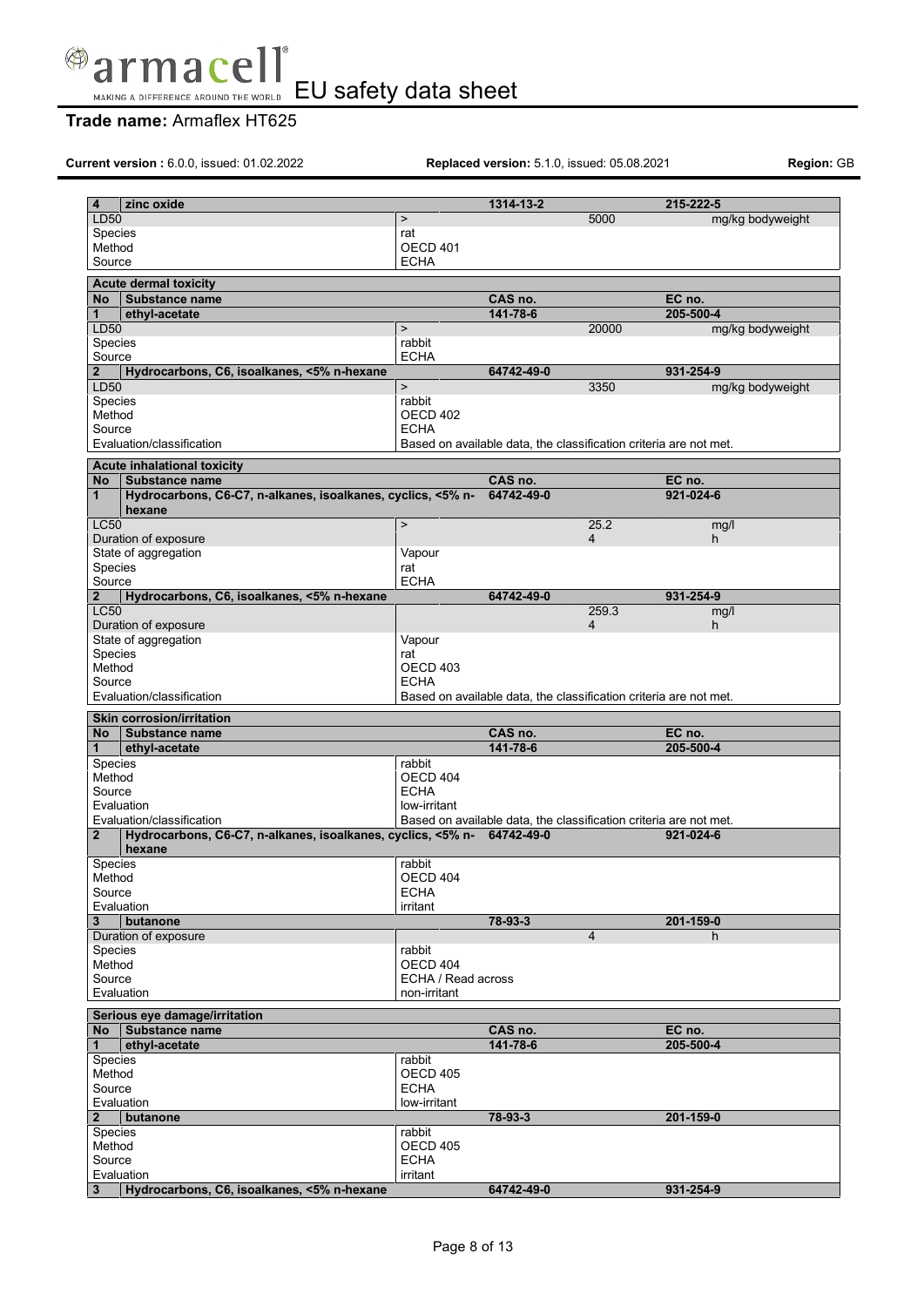

# **Trade name:** Armaflex HT625

| Current version: 6.0.0, issued: 01.02.2022                                                                                                         | <b>Replaced version:</b> 5.1.0, issued: 05.08.2021                            |              | Region: GE |
|----------------------------------------------------------------------------------------------------------------------------------------------------|-------------------------------------------------------------------------------|--------------|------------|
| Duration of exposure                                                                                                                               |                                                                               | 72<br>h      |            |
|                                                                                                                                                    |                                                                               |              |            |
| Species                                                                                                                                            | rabbit                                                                        |              |            |
| Method                                                                                                                                             | <b>OECD 405</b>                                                               |              |            |
| Source                                                                                                                                             | <b>ECHA</b>                                                                   |              |            |
| Evaluation                                                                                                                                         | non-irritant                                                                  |              |            |
| Evaluation/classification                                                                                                                          | Based on available data, the classification criteria are not met.             |              |            |
|                                                                                                                                                    |                                                                               |              |            |
| Respiratory or skin sensitisation<br>Substance name<br><b>No</b>                                                                                   | CAS no.                                                                       | EC no.       |            |
| ethyl-acetate<br>1                                                                                                                                 | 141-78-6                                                                      | 205-500-4    |            |
| Route of exposure                                                                                                                                  | <b>Skin</b>                                                                   |              |            |
|                                                                                                                                                    |                                                                               |              |            |
| Species                                                                                                                                            | guinea pig                                                                    |              |            |
| Method                                                                                                                                             | OECD 406                                                                      |              |            |
| Source                                                                                                                                             | <b>ECHA</b>                                                                   |              |            |
| Evaluation                                                                                                                                         | non-sensitizing                                                               |              |            |
| $\overline{2}$<br>butanone                                                                                                                         | 78-93-3                                                                       | 201-159-0    |            |
|                                                                                                                                                    |                                                                               |              |            |
| Route of exposure                                                                                                                                  | Skin                                                                          |              |            |
| Species                                                                                                                                            | guinea pig                                                                    |              |            |
| Method                                                                                                                                             | OECD 406                                                                      |              |            |
| Source                                                                                                                                             | <b>ECHA</b>                                                                   |              |            |
| Evaluation                                                                                                                                         | non-sensitizing                                                               |              |            |
| 3                                                                                                                                                  | 64742-49-0                                                                    | 931-254-9    |            |
| Hydrocarbons, C6, isoalkanes, <5% n-hexane                                                                                                         |                                                                               |              |            |
| Route of exposure                                                                                                                                  | <b>Skin</b>                                                                   |              |            |
| Species                                                                                                                                            | mouse                                                                         |              |            |
| Method                                                                                                                                             | OECD <sub>429</sub>                                                           |              |            |
| Source                                                                                                                                             | <b>ECHA</b>                                                                   |              |            |
| Evaluation                                                                                                                                         | non-sensitizing                                                               |              |            |
| Evaluation/classification                                                                                                                          | Based on available data, the classification criteria are not met.             |              |            |
|                                                                                                                                                    |                                                                               |              |            |
| <b>Germ cell mutagenicity</b>                                                                                                                      |                                                                               |              |            |
| No Substance name                                                                                                                                  | CAS no.                                                                       | EC no.       |            |
| butanone                                                                                                                                           | 78-93-3                                                                       | 201-159-0    |            |
| Type of examination                                                                                                                                | in vitro gene mutation study in bacteria                                      |              |            |
| Species                                                                                                                                            | Salmonella typhimurium                                                        |              |            |
| Method                                                                                                                                             | OECD 471                                                                      |              |            |
| Source                                                                                                                                             | <b>ECHA</b>                                                                   |              |            |
| Evaluation/classification                                                                                                                          | Based on available data, the classification criteria are not met.             |              |            |
|                                                                                                                                                    |                                                                               |              |            |
| Type of examination                                                                                                                                | In vitro Mammalian Chromosomal Aberration Test                                |              |            |
| Species                                                                                                                                            | rat                                                                           |              |            |
| Method                                                                                                                                             | OECD <sub>473</sub>                                                           |              |            |
| Source                                                                                                                                             | <b>ECHA</b>                                                                   |              |            |
| Evaluation/classification                                                                                                                          | Based on available data, the classification criteria are not met.             |              |            |
|                                                                                                                                                    |                                                                               |              |            |
| Type of examination                                                                                                                                | In vitro mammalian cell gene mutation test                                    |              |            |
| Species                                                                                                                                            | Mouse lymphoma cells                                                          |              |            |
| Method                                                                                                                                             | OECD 476                                                                      |              |            |
| Source                                                                                                                                             | <b>ECHA</b>                                                                   |              |            |
| Evaluation/classification                                                                                                                          | Based on available data, the classification criteria are not met.             |              |            |
|                                                                                                                                                    |                                                                               |              |            |
| Type of examination                                                                                                                                | In vivo mammalian somatic cell study: cytogenicity / erythrocyte micronucleus |              |            |
| Species                                                                                                                                            | mouse                                                                         |              |            |
| Method                                                                                                                                             | OECD 474                                                                      |              |            |
| Source                                                                                                                                             | <b>ECHA</b>                                                                   |              |            |
| Evaluation/classification                                                                                                                          | Based on available data, the classification criteria are not met.             |              |            |
| Hydrocarbons, C6, isoalkanes, <5% n-hexane<br>$\mathbf{2}$                                                                                         | 64742-49-0                                                                    | 931-254-9    |            |
| Source                                                                                                                                             | <b>ECHA</b>                                                                   |              |            |
|                                                                                                                                                    | Based on available data, the classification criteria are not met.             |              |            |
| Evaluation/classification                                                                                                                          |                                                                               |              |            |
| <b>Reproduction toxicity</b>                                                                                                                       |                                                                               |              |            |
| Substance name<br><b>No</b>                                                                                                                        | CAS no.                                                                       | EC no.       |            |
| butanone<br>1                                                                                                                                      | 78-93-3                                                                       | 201-159-0    |            |
| Route of exposure                                                                                                                                  | inhalational                                                                  |              |            |
|                                                                                                                                                    |                                                                               |              |            |
| Type of examination                                                                                                                                | Prenatal Developmental Toxicity Study                                         |              |            |
| Species                                                                                                                                            | rat                                                                           |              |            |
| Method                                                                                                                                             | OECD 414                                                                      |              |            |
|                                                                                                                                                    | <b>ECHA</b>                                                                   |              |            |
|                                                                                                                                                    |                                                                               |              |            |
|                                                                                                                                                    |                                                                               |              |            |
|                                                                                                                                                    | Based on available data, the classification criteria are not met.             |              |            |
| Hydrocarbons, C6, isoalkanes, <5% n-hexane                                                                                                         | 64742-49-0                                                                    | 931-254-9    |            |
|                                                                                                                                                    | inhalational                                                                  |              |            |
|                                                                                                                                                    |                                                                               | 9000<br>ppm  |            |
|                                                                                                                                                    |                                                                               | 13<br>week/s |            |
|                                                                                                                                                    |                                                                               |              |            |
| Source<br>Evaluation/classification<br>$\mathbf{2}$<br>Route of exposure<br><b>NOAEC</b><br>Duration of exposure<br>Type of examination<br>Species | 2 generation study<br>rat                                                     |              |            |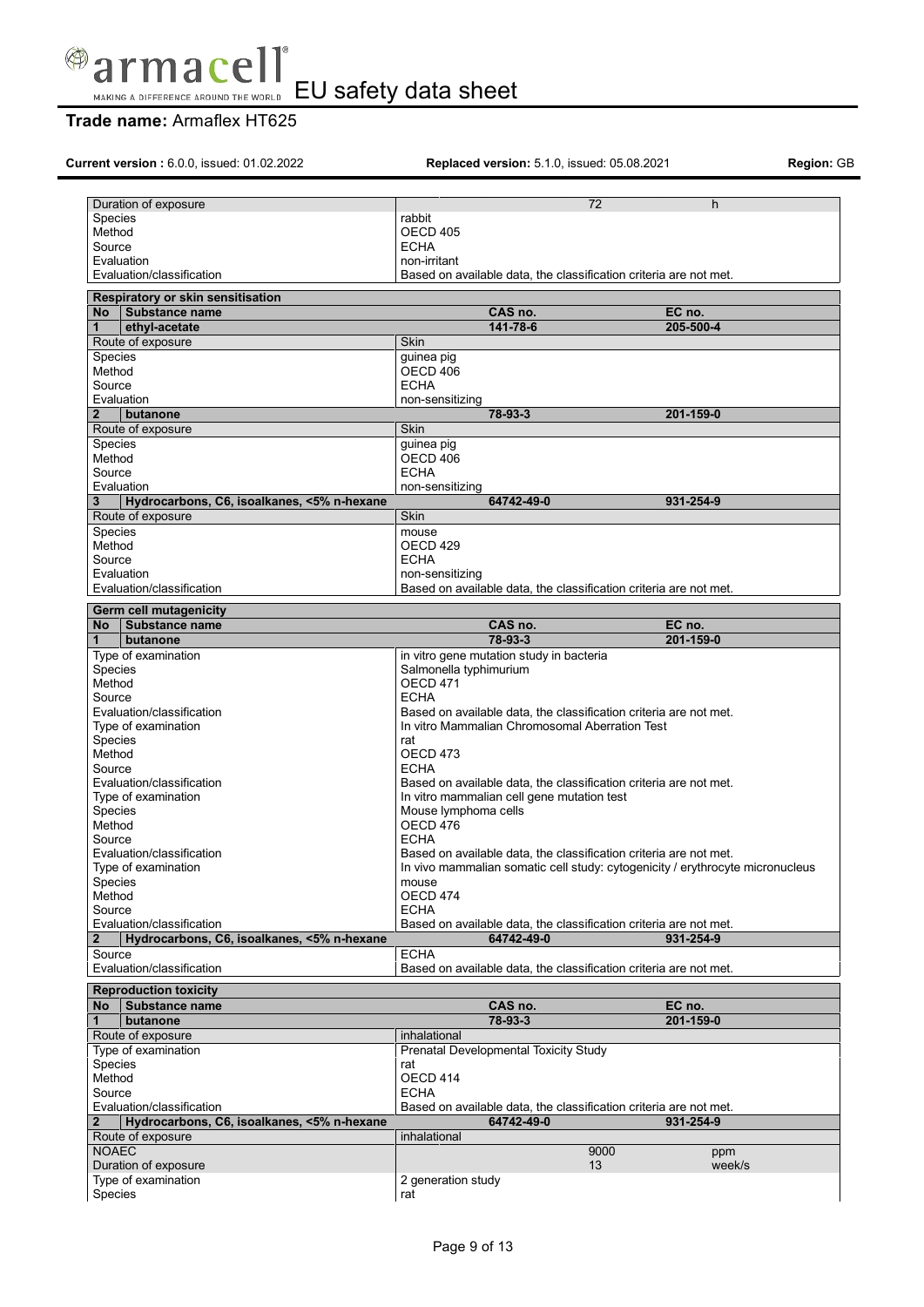

# **Trade name:** Armaflex HT625

| <b>Current version: 6.0.0, issued: 01.02.2022</b>                           | <b>Replaced version:</b> 5.1.0, issued: 05.08.2021                | <b>Region: GB</b>          |
|-----------------------------------------------------------------------------|-------------------------------------------------------------------|----------------------------|
| Method                                                                      | OECD 416                                                          |                            |
| Source                                                                      | <b>ECHA</b>                                                       |                            |
| Evaluation/classification                                                   | Based on available data, the classification criteria are not met. |                            |
|                                                                             |                                                                   |                            |
| Carcinogenicity<br><b>Substance name</b><br><b>No</b>                       | CAS no.                                                           | EC no.                     |
| butanone<br>1                                                               | 78-93-3                                                           | 201-159-0                  |
| Source                                                                      | <b>ECHA</b>                                                       |                            |
| Evaluation/classification                                                   | Based on available data, the classification criteria are not met. |                            |
| Hydrocarbons, C6, isoalkanes, <5% n-hexane<br>$\mathbf{2}$                  | 64742-49-0                                                        | 931-254-9                  |
| Route of exposure                                                           | inhalational                                                      |                            |
| <b>NOAEC</b>                                                                |                                                                   | 9018<br>ppm                |
| Duration of exposure                                                        |                                                                   | 2<br>year(s)               |
| Species                                                                     | mouse                                                             |                            |
| Method                                                                      | OECD <sub>451</sub>                                               |                            |
| Source<br>Evaluation/classification                                         | <b>ECHA</b>                                                       |                            |
|                                                                             | Based on available data, the classification criteria are not met. |                            |
| <b>STOT - single exposure</b>                                               |                                                                   |                            |
| No data available                                                           |                                                                   |                            |
| STOT - repeated exposure                                                    |                                                                   |                            |
| <b>No</b><br><b>Substance name</b>                                          | CAS no.                                                           | EC no.                     |
| Hydrocarbons, C6-C7, n-alkanes, isoalkanes, cyclics, <5% n-<br>$\mathbf{1}$ | 64742-49-0                                                        | 921-024-6                  |
| hexane                                                                      |                                                                   |                            |
| Route of exposure                                                           | inhalational                                                      |                            |
| <b>NOAEC</b>                                                                |                                                                   | 14000<br>mq/m <sup>3</sup> |
| Species<br>Source                                                           | rat<br><b>ECHA</b>                                                |                            |
| $\overline{2}$<br>butanone                                                  | 78-93-3                                                           | 201-159-0                  |
| Route of exposure                                                           | inhalational                                                      |                            |
| <b>Species</b>                                                              | rat                                                               |                            |
| Method                                                                      | OECD 413                                                          |                            |
| Source                                                                      | <b>ECHA</b>                                                       |                            |
| Evaluation/classification                                                   | Based on available data, the classification criteria are not met. |                            |
| Hydrocarbons, C6, isoalkanes, <5% n-hexane<br>3                             | 64742-49-0                                                        | 931-254-9                  |
| Route of exposure                                                           | inhalational                                                      |                            |
| Source                                                                      | <b>ECHA</b>                                                       |                            |
| Evaluation/classification                                                   | Based on available data, the classification criteria are not met. |                            |
| <b>Aspiration hazard</b>                                                    |                                                                   |                            |
| No data available                                                           |                                                                   |                            |
|                                                                             |                                                                   |                            |
| 11.2<br>Information on other hazards                                        |                                                                   |                            |
| <b>Endocrine disrupting properties</b><br>No data available.                |                                                                   |                            |
| <b>Other information</b>                                                    |                                                                   |                            |
| No data available.                                                          |                                                                   |                            |
| <b>SECTION 12: Ecological information</b>                                   |                                                                   |                            |
| <b>Toxicity</b><br>12.1                                                     |                                                                   |                            |
| <b>Toxicity to fish (acute)</b>                                             |                                                                   |                            |
| Substance name<br><b>No</b>                                                 | CAS no.                                                           | EC no.                     |
| ethyl-acetate<br>$\mathbf{1}$                                               | 141-78-6                                                          | 205-500-4                  |
| <b>LC50</b>                                                                 |                                                                   | 230<br>mg/l                |
| Duration of exposure                                                        |                                                                   | 96<br>h.                   |

Pimephales promelas<br>ECHA Species<br>Source **2 butanone 78-93-3 201-159-0** LC50 2993 mg/l Duration of exposure but a contract of exposure and the property of the property of the species of the species of the species of the species of the species of the species of the species of the species of the species of the Species **Pimephales promelas** Method CONSERVITY CONTROL CONTROL CONTROL CONTROL CONTROL CONTROL CONTROL CONTROL CONTROL CONTROL CONTROL CONTROL CONTROL CONTROL CONTROL CONTROL CONTROL CONTROL CONTROL CONTROL CONTROL CONTROL CONTROL CONTROL CONTROL CONT Source ECHA **Toxicity to fish (chronic)** No data available **Toxicity to Daphnia (acute) No Substance name CAS no. EC no.**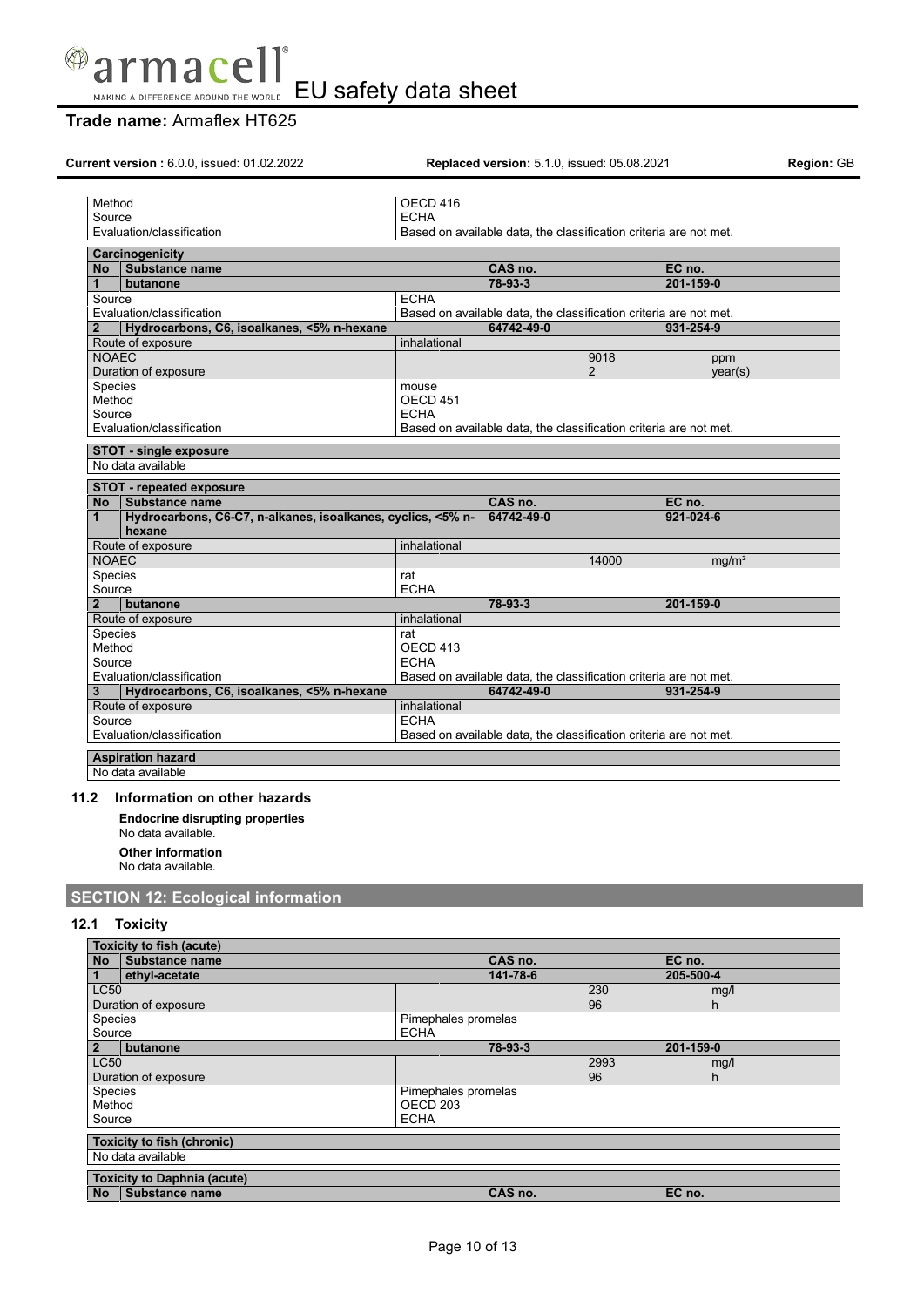

EU safety data sheet MAKING A DIFFERENCE AROUND THE WORLD

# **Trade name:** Armaflex HT625

**Current version :** 6.0.0, issued: 01.02.2022 **Replaced version:** 5.1.0, issued: 05.08.2021 **Region:** GB

| 1              | ethyl-acetate                                 | 141-78-6                        |      | 205-500-4 |  |
|----------------|-----------------------------------------------|---------------------------------|------|-----------|--|
| <b>EC50</b>    |                                               |                                 | 1350 | mg/l      |  |
|                | Duration of exposure                          |                                 | 48   | h         |  |
| Species        |                                               | Daphnia magna                   |      |           |  |
| Source         |                                               | <b>ECHA</b>                     |      |           |  |
| $\overline{2}$ | butanone                                      | 78-93-3                         |      | 201-159-0 |  |
| <b>EC50</b>    |                                               |                                 | 308  | mg/l      |  |
|                | Duration of exposure                          |                                 | 48   | h         |  |
| Species        |                                               | Daphnia magna                   |      |           |  |
| Method         |                                               | OECD <sub>202</sub>             |      |           |  |
| Source         |                                               | <b>ECHA</b>                     |      |           |  |
|                | <b>Toxicity to Daphnia (chronic)</b>          |                                 |      |           |  |
|                | No data available                             |                                 |      |           |  |
|                |                                               |                                 |      |           |  |
|                | Toxicity to algae (acute)                     |                                 |      |           |  |
|                |                                               |                                 |      |           |  |
| <b>No</b>      | Substance name                                | CAS no.                         |      | EC no.    |  |
| 1              | butanone                                      | 78-93-3                         |      | 201-159-0 |  |
| <b>EC50</b>    |                                               |                                 | 2029 | mg/l      |  |
|                | Duration of exposure                          |                                 | 96   | h         |  |
| Species        |                                               | Pseudokirchneriella subcapitata |      |           |  |
| Method         |                                               | OECD <sub>201</sub>             |      |           |  |
| Source         |                                               | <b>ECHA</b>                     |      |           |  |
|                |                                               |                                 |      |           |  |
|                | Toxicity to algae (chronic)                   |                                 |      |           |  |
|                | No data available                             |                                 |      |           |  |
|                | <b>Bacteria toxicity</b><br>No data available |                                 |      |           |  |

# **12.2 Persistence and degradability**

| <b>Biodegradability</b> |                       |                        |               |  |
|-------------------------|-----------------------|------------------------|---------------|--|
| No                      | <b>Substance name</b> | CAS no.                | EC no.        |  |
|                         | ethyl-acetate         | 141-78-6               | 205-500-4     |  |
| Source                  |                       | <b>ECHA</b>            |               |  |
| Evaluation              |                       | readily biodegradable  |               |  |
|                         | butanone              | 78-93-3                | 201-159-0     |  |
| <b>Type</b>             |                       | aerobic biodegradation |               |  |
| Value                   |                       | 98                     | $\frac{0}{0}$ |  |
| <b>Duration</b>         |                       | 28                     | day(s)        |  |
| Method                  |                       | <b>OECD 301 D</b>      |               |  |
| Source                  |                       | <b>ECHA</b>            |               |  |
| Evaluation              |                       | readily biodegradable  |               |  |

### **12.3 Bioaccumulative potential**

| Partition coefficient n-octanol/water (log value) |                |             |          |     |             |  |
|---------------------------------------------------|----------------|-------------|----------|-----|-------------|--|
| <b>No</b>                                         | Substance name |             | CAS no.  |     | EC no.      |  |
|                                                   | ethyl-acetate  |             | 141-78-6 |     | 205-500-4   |  |
| log Pow                                           |                |             |          | 6.8 |             |  |
| Reference temperature                             |                |             |          | 25  | $^{\circ}C$ |  |
| Source                                            |                | <b>ECHA</b> |          |     |             |  |
| $\overline{2}$                                    | butanone       |             | 78-93-3  |     | 201-159-0   |  |
| log Pow                                           |                |             |          | 0.3 |             |  |
| Reference temperature                             |                |             |          | 40  | $^{\circ}C$ |  |
| Method                                            |                | OECD 117    |          |     |             |  |
| Source                                            |                | <b>ECHA</b> |          |     |             |  |

#### **12.4 Mobility in soil**

No data available.

### **12.5 Results of PBT and vPvB assessment**

| <b>Results of PBT and vPvB assessment</b> |                    |  |  |  |
|-------------------------------------------|--------------------|--|--|--|
| PBT assessment                            | No data available. |  |  |  |
| vPvB assessment                           | No data available. |  |  |  |
| IO C. Fudeeshee dismuting preparation.    |                    |  |  |  |

#### **12.6 Endocrine disrupting properties** No data available.

# **12.7 Other adverse effects**

- No data available.
- **12.8 Other information**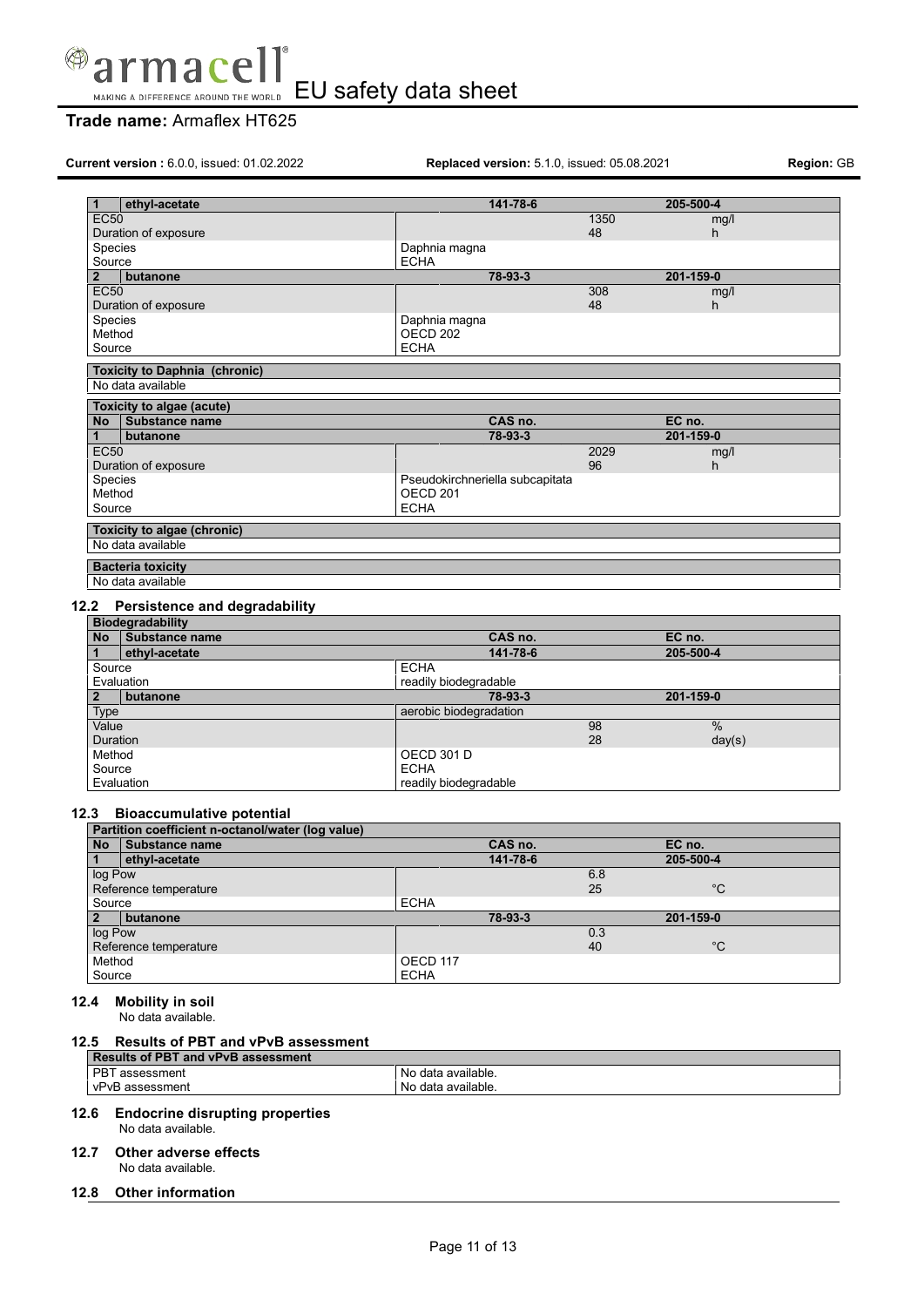# macel

EU safety data sheet MAKING A DIFFERENCE AROUND THE WORLD

# **Trade name:** Armaflex HT625

**Current version :** 6.0.0, issued: 01.02.2022 **Replaced version:** 5.1.0, issued: 05.08.2021 **Region:** GB

## **Other information** Do not discharge into drains or waters and do not dispose of in public landfills. **SECTION 13: Disposal considerations 13.1 Waste treatment methods Product**<br>Waste code 08 04 09\* waste adhesives and sealants containing organic solvents or other hazardous substances Allocation of a waste code number, according to the European Waste Catalogue, should be carried out in agreement with the regional waste disposal company. dispose of in accordance with local regulation. **Packaging** 15 01 10\* packaging containing residues of or contaminated by hazardous substances Residues must be removed from packaging and when emptied completely disposed of in accordance with the regulations for waste removal. Incompletely emptied packaging must be disposed of in the form of disposal specified by the regional disposer. **SECTION 14: Transport information 14.1 Transport ADR/RID/ADN** Class 3 Classification code F1<br>Packing group F1 Packing group II Hazard identification no. 33 UN number Proper shipping name ADHESIVES Special Provision 640<br>
Tunnel restriction code 
D/F Tunnel restriction code Label 3 Environmentally hazardous substance mark Symbol "fish and tree" **14.2 Transport IMDG** Class 3 Packing group II UN number Proper shipping name ADHESIVES<br>Technical name **ADHESIVES** Hydrocarbons, C6-C7, n-alkanes, isoalkanes, cyclics, <5% n-hexane EmS F-E, S-D Label 3 Marine pollutant mark Symbol "fish and tree" **14.3 Transport ICAO-TI / IATA** Class 3<br>Packing group 3 3 3 3 3 3 3 3 4 4 5 6 7 7 8 4 5 7 8 7 8 7 8 7 8 7 8 7 8 7 8 7 8 8 7 8 7 8 8 7 8 8 7 8 8 7 8 8 7 8 7 8 8 7 8 8 7 8 8 7 8 8 7 8 8 7 8 8 7 8 8 7 8 8 7 8 8 7 8 8 7 8 8 7 8 8 7 8 8 7 8 8 7 8 8 7 8 8 7 8 Packing group<br>
UN number<br>
UN1133 UN number Proper shipping name **Adhesives** Label 3 **14.4 Other information** No data available. **14.5 Environmental hazards** Information on environmental hazards, if relevant, please see 14.1 - 14.3. **14.6 Special precautions for user** No data available. **14.7 Maritime transport in bulk according to IMO instruments** Not relevant **SECTION 15: Regulatory information 15.1 Safety, health and environmental regulations/legislation specific for the substance or mixture EU regulations**

#### **Regulation (EC) No 1907/2006 (REACH) Annex XIV (List of substances subject to authorisation)**

According to the data available and/or specifications supplied by upstream suppliers, this product does not contain any substances considered as substances requiring authorisation as listed on Annex XIV of the REACH regulation (EC) 1907/2006.

**REACH candidate list of substances of very high concern (SVHC) for authorisation**